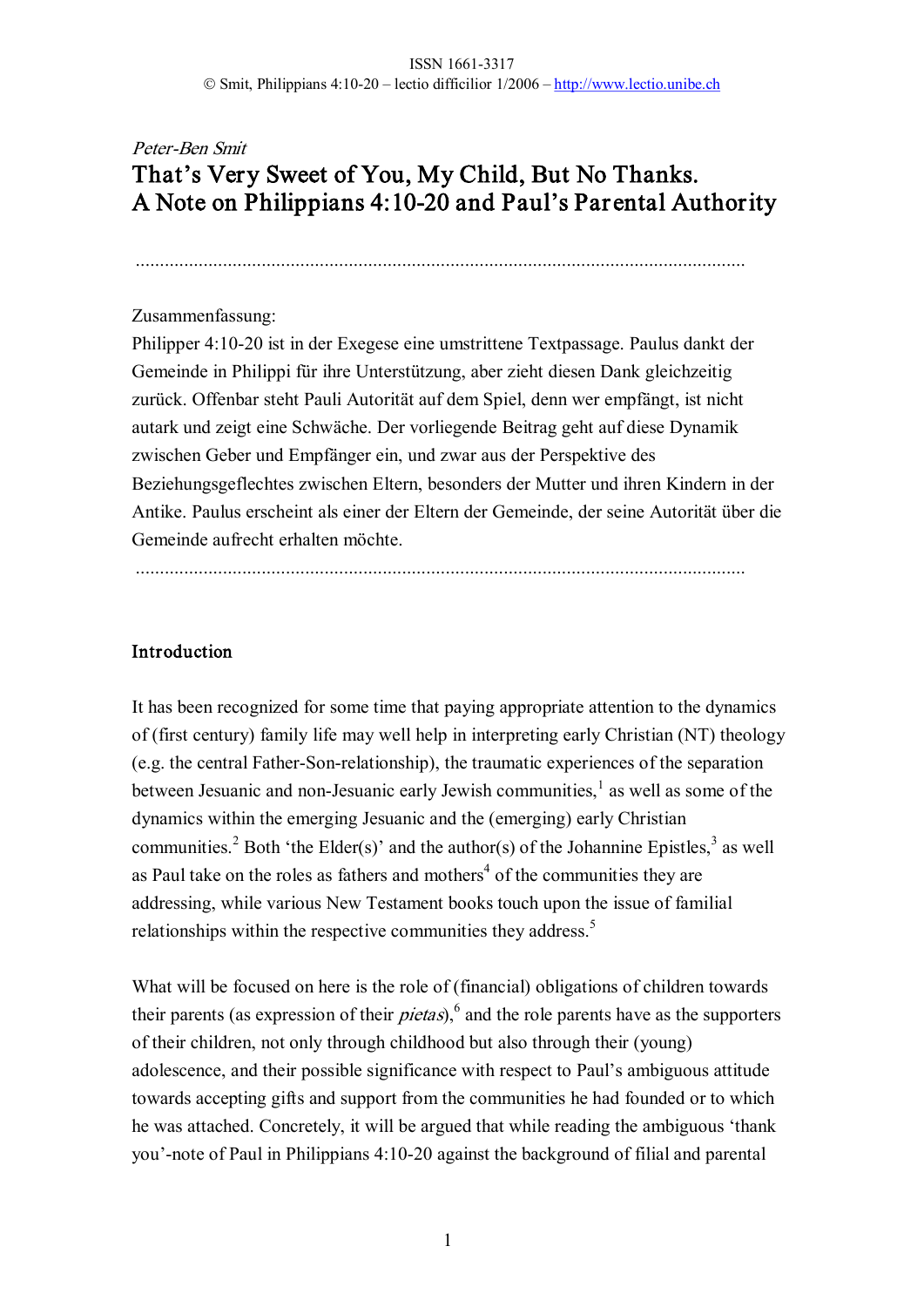relationships, it is especially the relationship of sons to their mothers that can illuminate the reasons behind and the inner dynamics of this periscope. In doing so, an additional perspective is added to other proposed interpretations in terms of stoic autarky and / or bonds of friendship (see below).

#### Paul and the Problem of Financial Support in Philippians

Generally speaking, Paul refuses financial support from 'his' churches (cf. 1 Corinthians 9:3-18, in terms of an appropriate wage for his evangelistic work, 1 Thessalonians 2:9, idem), but he seems to have accepted it from the Philippians (cf. esp. Philippians 4:15). One reason for this changed attitude may well have been his imprisonment (cf. Philippians 1:12-30),<sup>7</sup> which probably deprived him from other ways of earning a living, though he also accepted support earlier on (Philippians 4:1516). This notwithstanding, it remains striking that Paul is quite reluctant in expressing his thanks for this present. Even though he would have had the chance to do so at the beginning of his letter, he waits with it until the end of his writing, Philippians 4:10-20, whereas earlier he had found time to give thanks for his fellowship with the Philippians (Philippians 1:3-11) and to discuss the fate of Epaphroditus (Philippians 2:19-30), who was the carrier of the gifts that Paul received (Philippians 4:18). This oddity has in the past given rise to various source-critical solutions,<sup>8</sup> which, more recently, have become less popular in the light of more detailed studies of Philippians in the light of ancient epistolary conventions.<sup>9</sup>

When Paul finally gives thanks<sup>10</sup> as he should, he seems to have difficulties in formulating them in a heartfelt way.<sup>11</sup> First of all he states that he is glad that the Philippians have , revived' (NRSV) their concern for Paul (Philippians 4:10),<sup>12</sup> but immediately adds to it that he was not in need, presenting himself as an autarkic person to the Philippians (Philippians  $4:11-13$ ),<sup>13</sup> though adding as an afterthought that he did nevertheless appreciate the Philippians' thinking of him in his need (Philippians 4:14, the expression used,  $\kappa \alpha \lambda \hat{\omega}_S$   $\pi$ oieiv is quite a cliché<sup>14</sup>).<sup>15</sup> But even then Paul turns the matters in such a way, that he, already having mentioned the reciprocity of the whole matter (Philippians 4:15), <sup>16</sup> practically subordinates his benefit from the generosity of the Philippians to their benefit from it and argues that by receiving and benefiting from it he does not seek his own profit, but rather that of the Philippians,  $17$  as their generosity will be added to their (heavenly?) account (Philippians  $4:17$ ).<sup>18</sup> In fact, being allowed to support Paul is a privilege of the Philippians (Philippians 4:15). As Holloway has suggested convincingly, Paul steers between offending the Philippians<sup>19</sup> and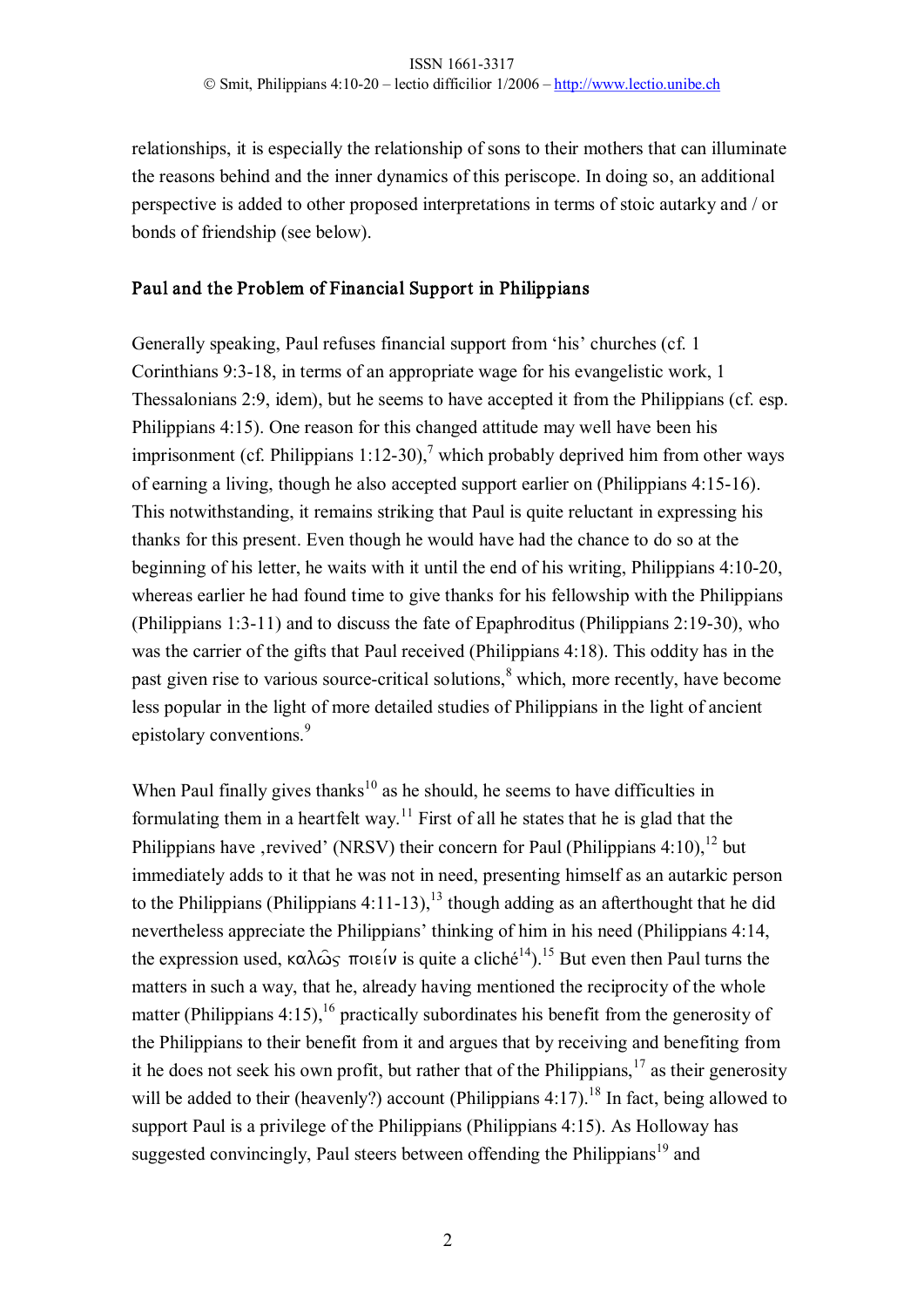acknowledging a debt.<sup>20</sup> In Philippians  $4:18-19$  much of the content of the preceding verses returns: Paul underlines his autarky (Philippians 4:18), but adds in a manner, which slightly undermines his own argument, that he is fully satisfied after having received the Philippians' gifts from the hand of Epaphroditus (Philippians 4:18), only to turn this gift into an offering to God (Philippians 4:18, cf. verse 17), ensuring the reciprocity of the matter<sup>21</sup> by promising that Paul's God (Philippians 4:19:  $\delta \delta \hat{\epsilon}$  θεός  $\mu$ ov) will compensate it,<sup>22</sup> before he concludes with a doxology on the God of Paul and the Philippians (Philippians 4:20: τω δε θεω και πατρι *ήμων* ή δόξα είς τους  $\alpha$  $\alpha$  $\alpha$   $\gamma$   $\alpha$  $\alpha$   $\alpha$  $\beta$  $\alpha$  $\gamma$ ,  $\alpha$  $\beta$  $\gamma$ . The shift between the possessive pronouns in Philippians 4:19 and 4:20 is probably not without significance.

Throughout this whole section one gains the impression that Paul on the one hand needed this gift from the Philippians, but on the other hand is embarrassed about it. Even though he does not ask the Philippians to put an end to their giving, and seems to be at pains to turn the gift to him into a gift to the Philippians, as Paul assures the Philippians that by allowing them to give to him, he in fact enables them to add to their account in heaven. On top of this they should be happy for being able to give to him, as Paul does not accept gifts normally (Philippians 4:15).

### Two Solutions: Autarky and Friendship

Naturally, the question poses itself why Paul would be interested in trying to turn the tables of giver and recipient. Various reasons could be suggested. Most of them can be boiled down to the one issue of (male) authority, characterized by autarky, which is challenged by admitting need and the dependence upon the gifts of others, through which one becomes a client instead of a patron.<sup>23</sup> This issue can, and has been approached from a variety of angles. Often, in the tradition of Bultmann and others,  $24$ this has been done in terms of the (popularized) stoic concept of self-sufficiency,  $\alpha \hat{\beta}$   $\alpha$  as Paul refers to himself being  $\alpha \hat{\beta}$   $\alpha$  in Philippians 4:11 and touches upon the same subject more often in his writings.<sup>25</sup> Naturally, the main difference between Paul and 'the Stoics' would be that Paul's freedom is provided by someone exterior to him - Christ, who empowers him (cf. Philippians  $4:13$ ),  $2^6$  – while also his implicit admittance of his need speaks against the idea of 'pure stoic' autarky here.<sup>27</sup> More recently, however, this occurrence of autarky here has been interpreted within the context of a broader concern of the Philippians: upholding the 'family' ties of friendship that bind Paul and the Philippians together.<sup>28</sup> This case is compelling, as it can be shown that both the concept of  $\alpha \dot{\nu} \tau \dot{\alpha}$  posence as well as the 'contractual' language Paul uses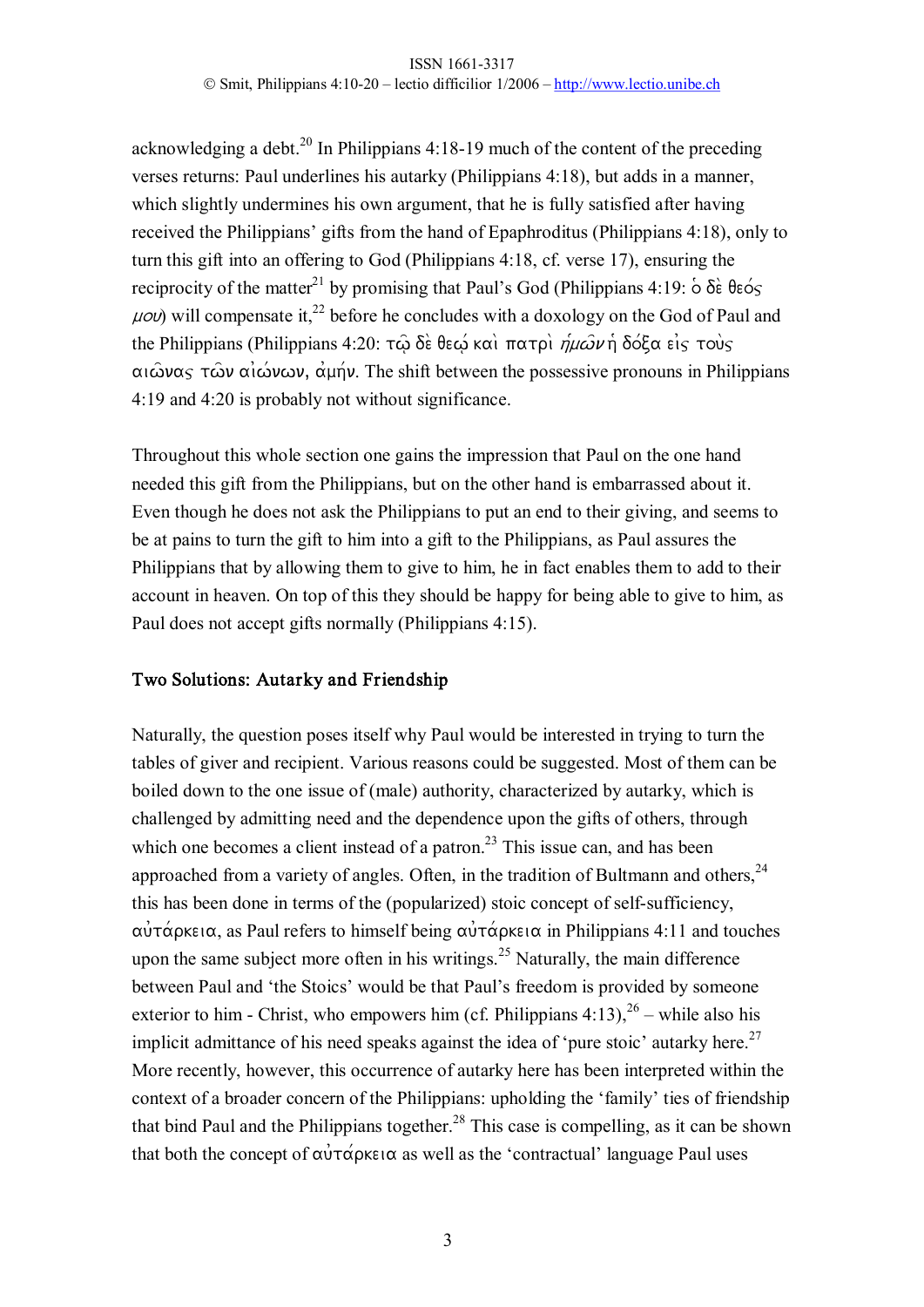occur in the ancient discourse on friendship. The latter occurs in the context of mutual sharing (practically) everything, which also endangers the unselfish nature of friendship as Cicero notes:

It surely is calling friendship to a very close and petty accounting to require it to keep an exact balance of credits and debits (ratio acceptorum et datorum). I think that friendship is richer and more abundant than that and does not narrowly scan the reckoning lest it pays out more than it has received.  $(Amic. 58)^{29}$ 

The expression used by Cicero, *ratio acceptorium et datorum*, is a fairly close rendering of Paul's  $\lambda$  o  $\gamma$  ov  $\delta$  o  $\sigma \in \mathcal{S}$  kai $\lambda$   $\eta$   $\mu \downarrow \epsilon \omega$  (Philippians 4:15). Furthermore, the theme of self-sufficiency<sup>30</sup> is addressed explicitly in some discourses on friendship as well, as an obvious tension between the two exists which can be formulated as follows: 'how could a friend claim self-sufficiency and still participate in the exchange of benefits, which  $(...)$  was central to friendship?<sup>31</sup> An extensive discussion is not possible here, but it is nevertheless helpful to refer to the views of Cicero and Seneca on this matter, both turning to the notions of (self-sufficient) desire and love to come to terms with this tension:

To the extent that a man relies upon himself and is so fortified by virtue and wisdom that he is dependent on no one and considers all his possessions to be within himself, in that degree is he most conspicuous for seeking out and cherishing friendships. Now what need did Africanus have of me? By Hercules! None at all. And I, assuredly, had no need of him either, but I loved him because of a certain admiration for his virtue, and he, in turn, loved me, because, it may be, of the fairly good opinion which he had of my character  $(...)$ . (Cicero, *Amic.* 30)<sup>32</sup>

 $(...)$  The wise man is self-sufficient. Nevertheless, he desires friends, neighbors, and associates no matter how much he is sufficient to himself, that he can do without friends, not that he desires to do without them. (Seneca, Ep. 9.3:5)

Following this line of thought, however, would mean that the two 'friends,' here Paul and the Philippian community, would stand on an equal footing. This, though, does not seem to be the case: As the above reading of Philippians 4:10-20 shows, it may well be that Paul not only establishes his own  $\alpha \nu \tau \alpha \rho \kappa \varepsilon \alpha$ , and thus acknowledges his friendship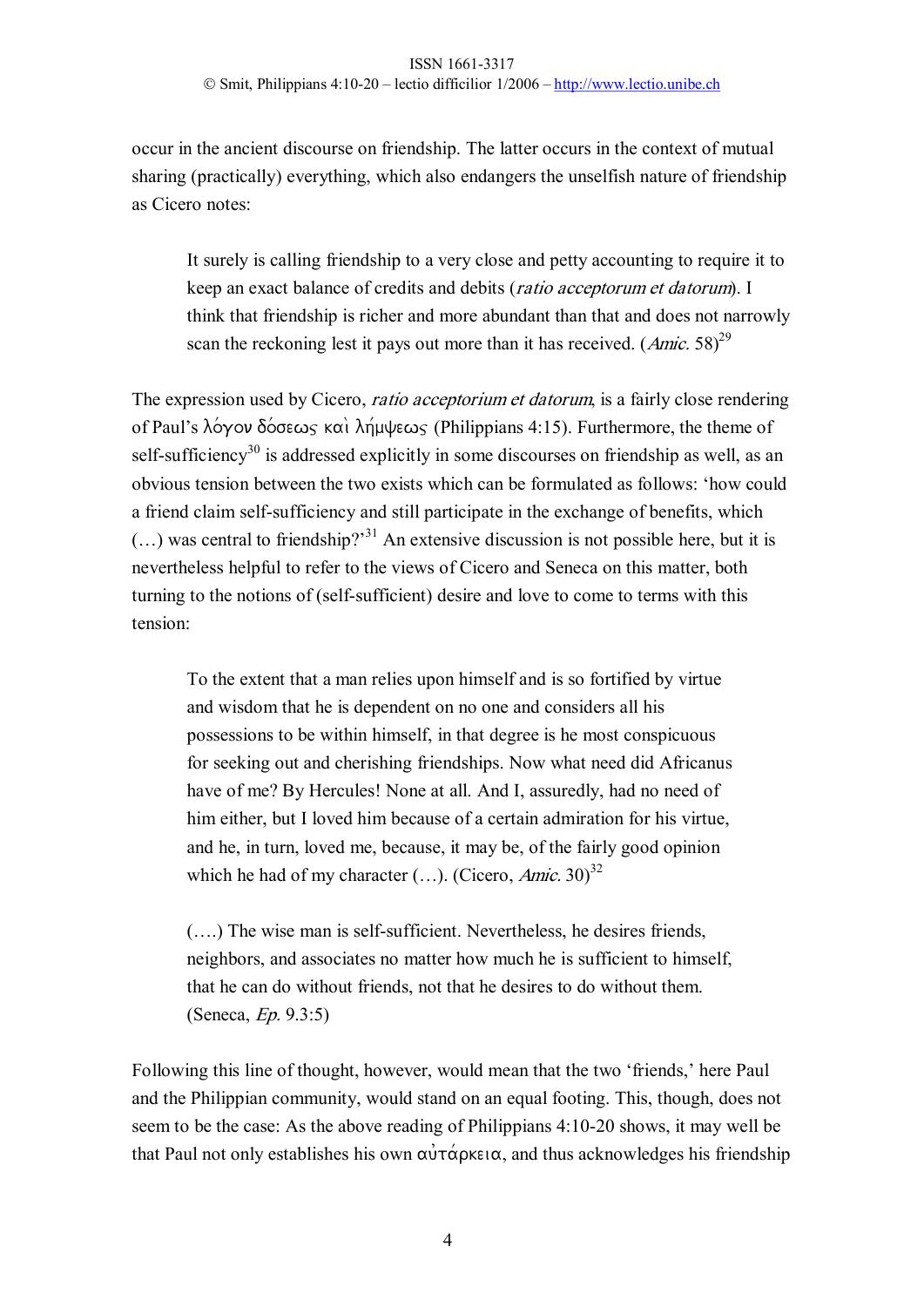with the Philippians, while stressing its sincerity, but also tips the scales of this (hierarchical) relationship to his own favor by outlining that he has given something to the Philippians, by giving them the opportunity to give. Having established this, it is now useful to turn to some ancient family letters dealing with the issue of giving and receiving within the context of the relationships of parents and their children.

## Light from Ancient Family Letters

As will be proposed here, it may well be worth the trouble to approach the problem of Philippians 4:1020 from the angle of the friendly relationships between parents and children, as here the economy of the gift plays a double role: whereas parents (are supposed to) support their children during childhood and (early) adolescence, it is part of the *pietas* of children to support their aging parents, who can only uphold their authority on the basis of the concept of pietas, but no longer on the basis of their autarky. Would it be possible to read Paul in these terms and would it be illuminating for the struggle surfacing in Philippians  $4:10-20$ ?

The aforementioned exchange of gifts between parents and their children is a common topic in so-called family letters and its structure differs at the various stages in the children's and parents' lives. Therefore, these letters may be used as a key to the dynamics of these relationships. The following three examples from various stages of the relationship between children and their parents may well illuminate this. As the discourse governing these relationships seems to be very similar in non-Jewish and Jewish circles, the use of non-Jewish letters here can well be accounted for.<sup>33</sup>

- 1. POxy I 119: 'Theon to his father Theon, greeting. It was a fine thing of you not to take me with you to the city! If you won't take me with you to Alexandria I won't write you a letter or speak to you or say goodbye to you; and if you go to Alexandria I won't take your hand nor ever greet you again. That is what will happen if you won't take me. Mother said to Archelaus, "It quite upsets him to be left behind (?)." It was good of you to send me presents (…) on the 12th, the day you sailed. Send me a lyre, I implore you. If you don't I won't eat, I won't drink; there now.<sup>34</sup>
- 2. POxy XII 1481 'Theonas to his mother and lady, Tetheus, very many greetings. I want you to know that the reason I have not sent you a letter for such a long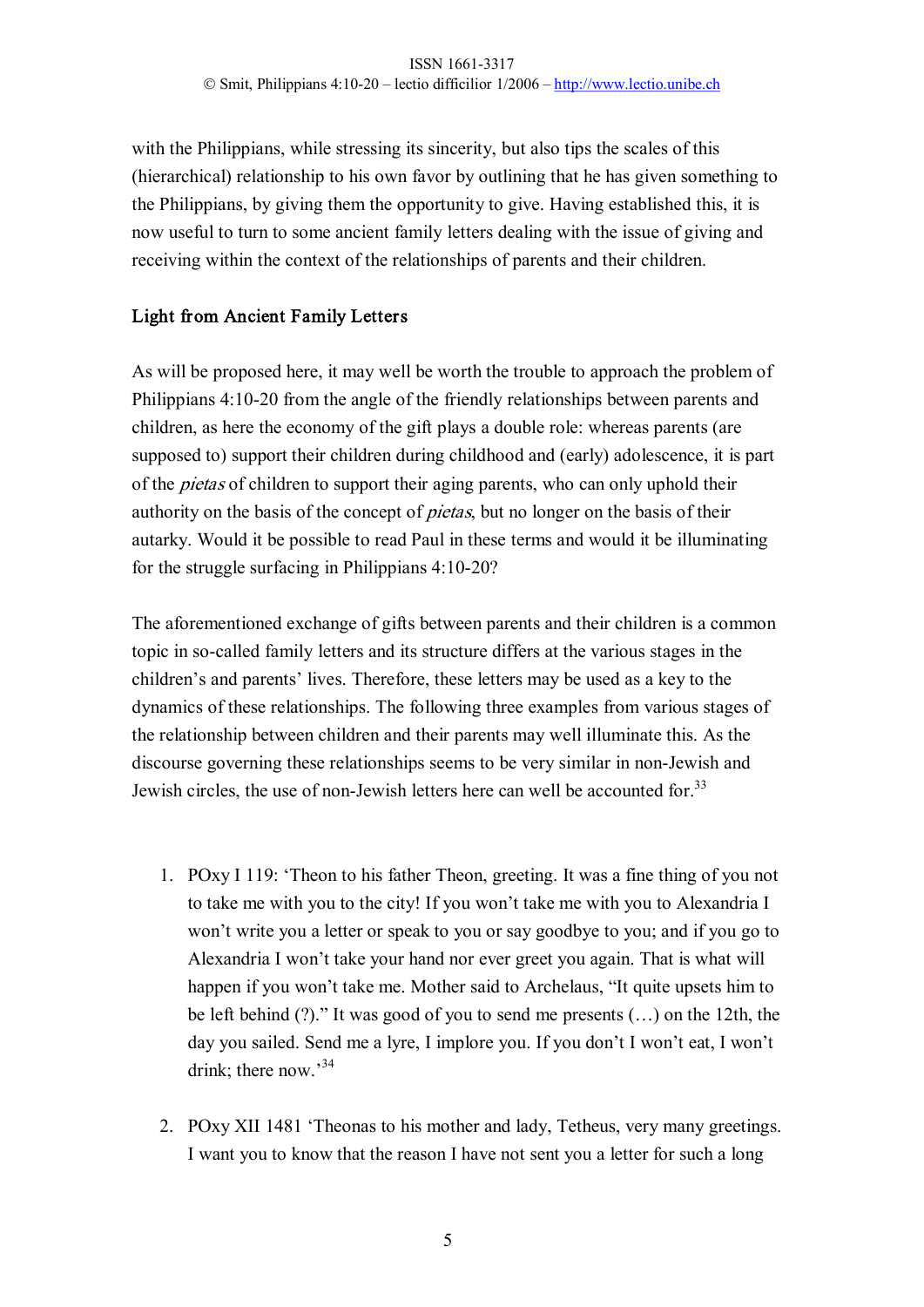time is because I am in camp and not on account of illness; so that you do not worry yourself (about me). I was very grieved when I learned that you had heard (about me), for I did not fall seriously ill. And I blame the one who told you. Do not trouble yourself to send me anything. I received the presents from Herakleides. My brother, Dionytas, brought the present to me and I received your letter. I give thanks to (the gods) … continually, (…)' Postscript. Do not burden yourself to send anything to me.<sup>35</sup>

3.  $((\ldots)^{36}$  Sempronius to his brother Maximus very many greetings. Before everything I pray that you are well. I have been informed that you serve our mother and lady grudgingly. I beg you, sweetest brother, do not grieve her in anything; and if any of our brothers gainsays her, you ought to cuff them; for you ought now to take the name of our father. I know that without my writing you are able to humour her, but do not be offended by my letter of admonition; for we ought to revere our mother as a goddess, especially one so good as ours. This I have written to you, brother, because I know how sweet a possession our revered parents are. Please write me about your welfare. Goodbye, brother. (Addressed) Deliver to Maximus, from his brother Sempronius.<sup>37</sup>

These three letters, taken together with the texts referred to and quoted when discussing the concept of filial pietas, illustrate the full spectrum of the economy of gifts as it develops during the subsequent stages of development of the relationship between parents and their children.<sup>38</sup>

Whereas the first letter eloquently illustrates the utter dependence of (small) children on their parents, even if they are as spoiled as young Theon, and the third letter clearly illustrates the parental need of filial support in old age, the second letter is more puzzling. At least it shows a recruit, Theonas, upholding the contact with his mother, but in a way that clearly shows his wish to distance himself somewhat from her (sphere of influence): He writes little and urges her not to send any gifts anymore.

Admittedly, the background of Theonas' attitude is unknown and open to speculation. However, reading the letter in the context of the two others, the possibility suggests itself that Theonas finds himself at a turning point in his biography: as a soldier he reaches economical independence from his mother, a fact which is expressed through his desire of an end of his mother's gifts coming his way. Soon, it may well be the other way around. $39$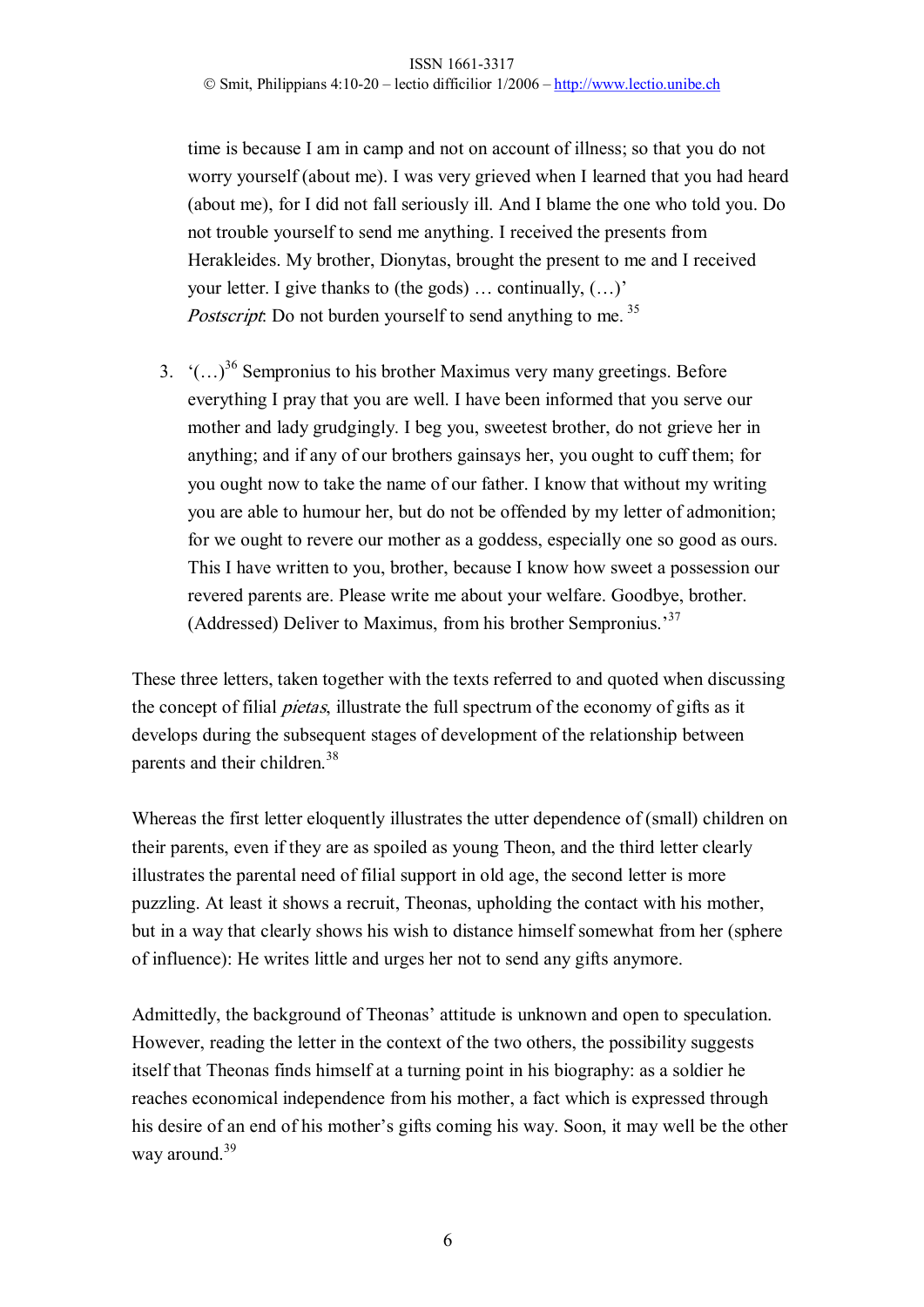What should be noticed here as well is that when the second letter is viewed against the foil of relationships between mothers and their sons in Greco-Roman society in general, the process of distancing that takes place is striking. The reason for this is that precisely mother-son relationships were often characterized by a relatively high degree of intimacy.<sup>40</sup> Observing this closeness, Aristotle argued that the reason for it are the sufferings of childbirth, a theme also taken up by Paul (cf. Galatians 4:19). As the former put it: 'This is why mothers love their children more than fathers, because parenthood costs the mother more trouble.' (*Nic. Eth.* 1168a.25).<sup>41</sup>

# New Light on Philippians 4:10-20 within the Context of Paul's Self-Portrayal as Parent and Mother

With the dynamics outlined above then, it is possible to shed some (new) light on Philippians 4:10-20. Earlier, Alexander has associated this second letter with Philippians  $4:10-20$ ,<sup>42</sup> she, however, suggests that both Paul and the young soldier Theonas will have had their own (different) reasons for thanking so late and half heartedly for the received gifts. As has been indicated above, and as may be concluded from Theonas' letter as well, both do much more than only thanking late and a little grudgingly: they attempt to cancel (the recruit) or to revert (Paul) the exchange of gifts. Both are thereby attempting to gain (Theonas) or secure a certain amount of authority in the context of family relationships. Such a context can be plausibly reconstructed for the case of Theonas, and, when reading Philippians in the context of the corpus Paulinum, not less so for Paul. This will be shown here.

A starting point for the latter may be found in Philippians 2:22. There, Paul presents Timotheus, probably in a paradigmatic and therefore exhortative way, to the Philippians as someone who has served the Gospel together with him like a son (assisting) his father. When pursuing this theme further, two sections of Paul's Corinthian correspondence, 1 Corinthians 4:1417 and 2 Corinthians 12:1418, are, together with 1 Thessalonians 2:5-13, highly illuminating for Paul's understanding of his 'fatherhood' over his communities in general. In the first text, Paul outlines his own unique significance for the Corinthian community: Whereas there may be many teachers in Christ ( $\pi\alpha_1\delta\alpha\gamma\omega\gamma$ oi, 1 Corinthians 4:15), there is only one father in Christ: Paul therefore holds a unique position of authority (possibly comparable to the *patria* potestas).<sup>43</sup> The second text, 2 Corinthians 12:14-18, prepared by a statement outlining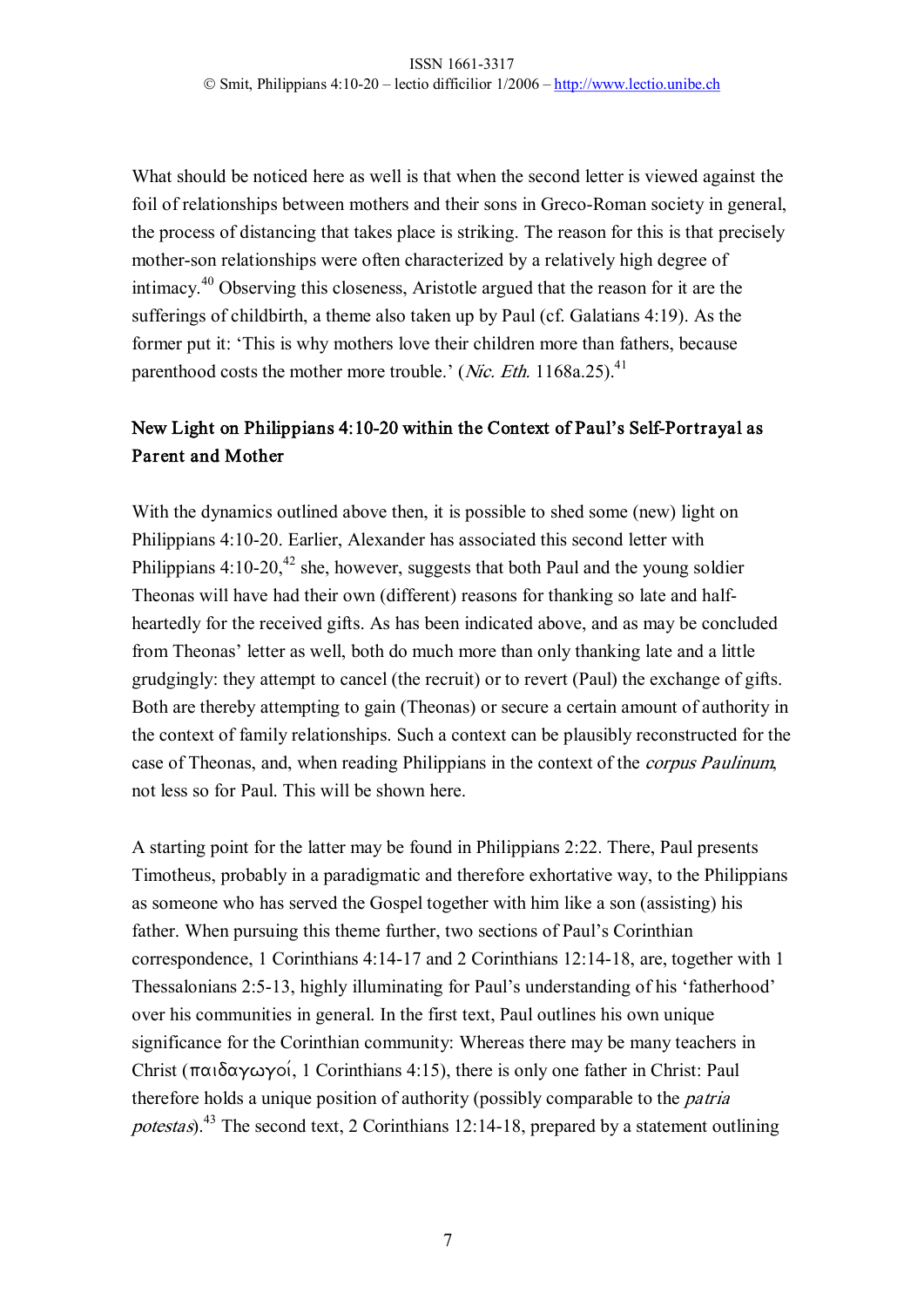Paul's relationship to the Corinthians in 2 Corinthians 12:11-13, is highly significant for the purposes of this paper and therefore worth quoting in full:

 $14$ Here I am, ready to come to you this third time. And I will not be a burden, because I do not want what is yours but you; for children ( $\tau \alpha \tau$ έκνα) ought not to lay up for their parents ( $\tau$ ois  $\gamma$ ov $\epsilon\tilde{\nu}$ ou), but parents for their children. <sup>15</sup>I will most gladly spend and be spent for you. If I love you more, am I to be loved less?  $16$ Let it be assumed that I did not burden you. Nevertheless (you say) since I was crafty, I took you in by deceit.  $\binom{17}{17}$  and I take advantage of you through any of those whom I sent to you?  $^{18}$ I urged Titus to go, and sent the brother with him. Titus did not take advantage of you, did he? Did we not conduct ourselves with the same spirit? Did we not take the same steps?' (New Revised Standard Version)

In this passage, Paul does two things at the same time. Firstly, he restates his parental authority (verse 14). Secondly, he draws conclusions from it. Of these, the overarching conclusion is that parents selflessly sacrifice themselves for their children,<sup>44</sup> and as Paul is indeed the community's parent, this behavior must also apply to his relationship to the Corinthians. In this way, Paul claims authority and simultaneously presents himself well in line with someone who indeed possesses authority, as autarkic and a benefactor rather than a debtor of the community, which would have rendered his parental authority entirely unconvincing.

Another Pauline epistle shows the same picture. In 1 Thessalonians 2 the question of receiving goods and parental authority, which again seem to be irreconcilable, is taken up and, as in 2 Corinthians 12:1418, the Pauline argument gains much of its strength from the thesis that Paul, in this case as the community's mother (verse 7) and later on as father (verse 11), is *qualitate qua* incapable of gaining from the community, rather he must be conceived of as giving (see above). Again it is helpful to quote the passage in full:

'5As you know and as God is our witness, we never came with words of flattery or with a pretext for greed;  $6$  nor did we seek praise from mortals, whether from you or from others,  $\frac{7}{1}$ though we might have made demands as apostles of Christ. But we were gentle among you, like a nurse tenderly caring for her own children. <sup>8</sup>So deeply do we care for you that we are determined to share with you not only the gospel of God but also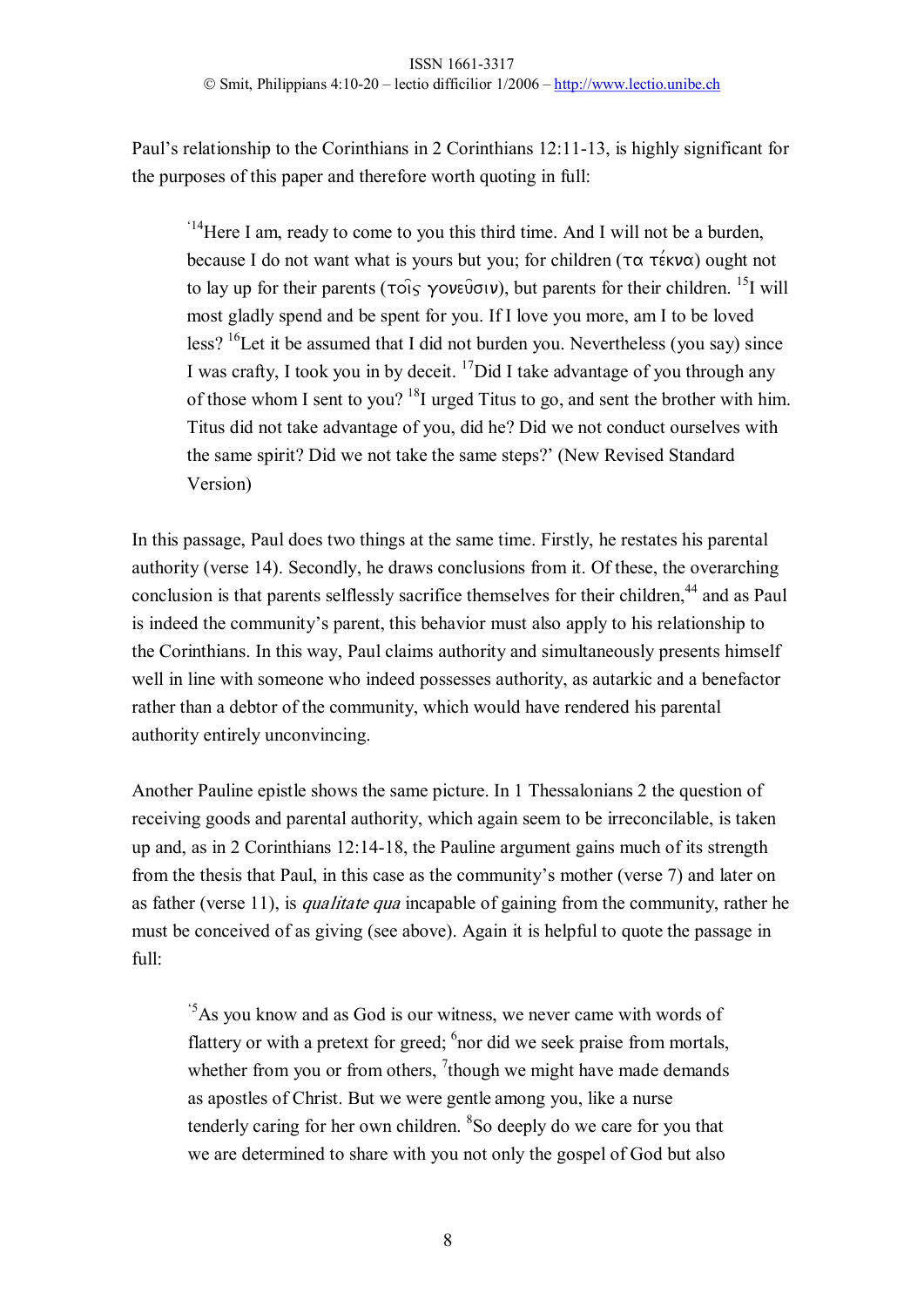our own selves, because you have become very dear to us. <sup>9</sup>You remember our labor and toil, brothers and sisters; we worked night and day, so that we might not burden any of you while we proclaimed to you the gospel of God. <sup>10</sup>You are witnesses, and God also, how pure, upright, and blameless our conduct was toward you believers.  $\frac{11}{1}$ As you know, we dealt with each one of you like a father with his children,  $^{12}$ urging and encouraging you and pleading that you lead a life worthy of God, who calls you into his own kingdom and glory. <sup>13</sup>We also constantly give thanks to God for this, that when you received the word of God that you heard from us, you accepted it not as a human word but as what it really is, God's word, which is also at work in you believers.' (New Revised Standard Version)

The picture that emerges in these Pauline texts is precisely the picture that emerges from the three family letters quoted above: The true parent, notably the mother, is giving and thus caring, the child receiving, and as soon as this balance changes, parental authority changes, that is to say: it diminishes. Here it may also be helpful to draw the attention to Paul's further use of maternal metaphors,  $45$  as this strengthens the impression that the mother-child relationship, not only in terms of childbearing but also in terms of child raising, played a significant role in Paul's thinking and language, not denying, however, the significance of his self-identification as father.<sup>46</sup>

When taking 1 Thessalonians 2:7 as a starting point for this, the attention may further be drawn to 1 Corinthians 3:12, where Paul also refers to his taking care of the Corinthians in terms of a nurse, or mother providing them with milk first and only afterwards with solid food.<sup>47</sup> In this way, Paul is able to express his relationship to the Corinthians in a way, which suggests care as well as authority. The other main<sup>48</sup> text to which attention should be drawn here is Galatians 4:19, where Paul describes himself as a woman in labour, giving birth to Christ in the Galatians.<sup>49</sup> Again, Paul achieves two aims: He turns himself into the authoritative 'fountainhead' of the Galatians' faith and simultaneously underlines the efforts on his part, which (for the second time), bind him and the Galatians closely together. Even if these texts cannot be discussed at any length here, drawing attention to them allows for the integration of the dynamics observed in the 2 Corinthians  $12:11-13$ , 1 Thessalonians  $2:5-13$ , and suggested as a background for Philippians 4:10-20 into Paul's overarching self-identification as his communities' mother, with all the consequences this has for their relationship and its (hierarchical) structure.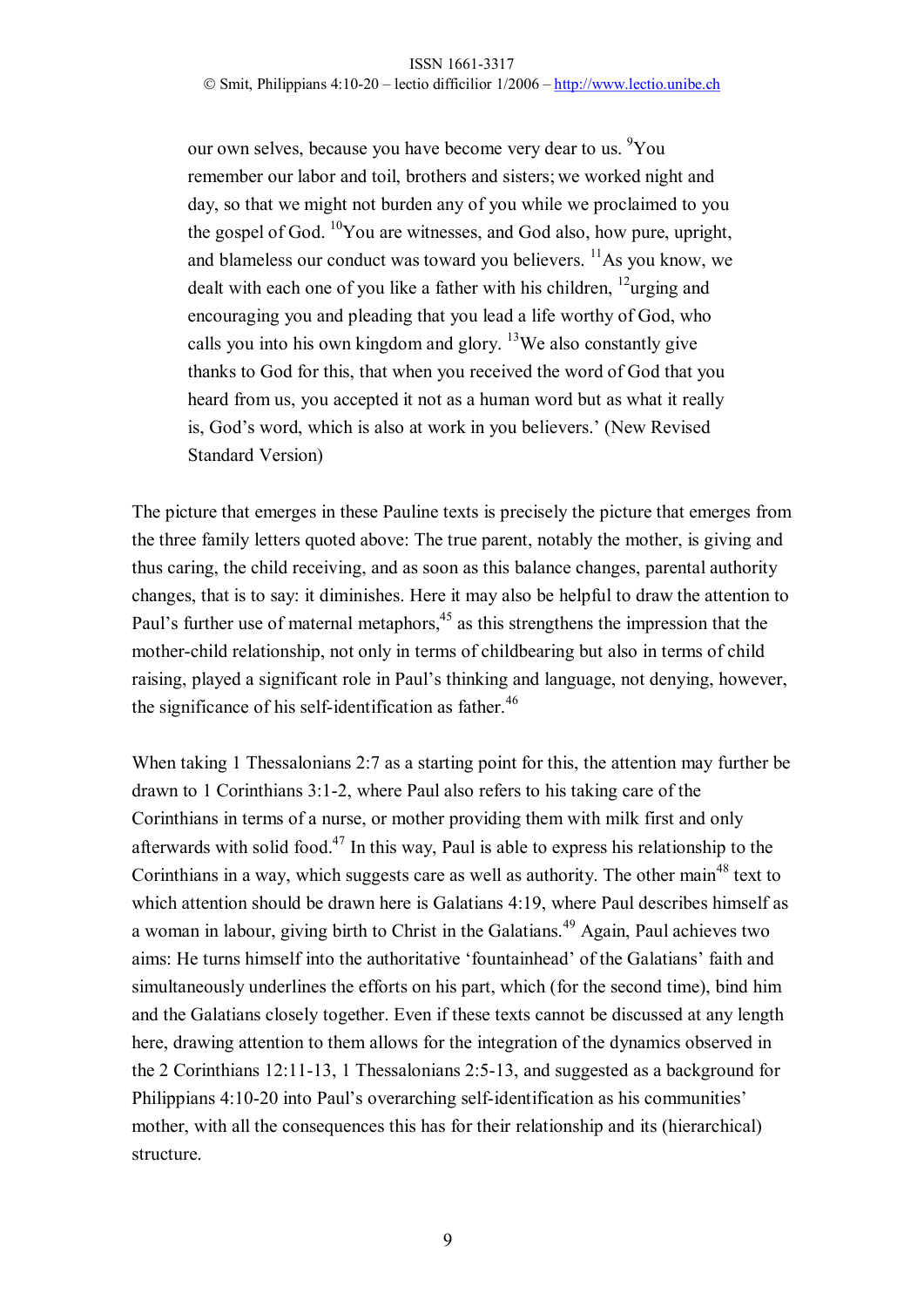# Concluding Observations

On the basis of the above considerations, it should now be asked whether Paul's attempts to avoid any reversal of roles in terms of parental giver and filial recipient in the Corinthian and the Thessalonian correspondence, thus taking part in the discourse also reflected in the three family letters quoted earlier, may indeed shed light on the reasons behind Paul's reluctant thanksgiving in Philippians 4:10-20.

The contention of this note is that it could indeed: In order to retain his parental authority over the Philippian community Paul has to turn his role of receiver beneficiary into that of benefactor (cf. Philippians 4:17) and thus (re)establish himself as a true parent (2 Corinthians 6:14), be it as a mother (cf. 1 Thessalonians 2:7) or as a father (cf. 2 Thessalonians 2:11, 1 Corinthians 4:1415), though the above considerations point primarily into the direction of the former. Other structures of dependence and power may well play a role, but as it happens to be the case that Paul argues in two important passages on the basis of his parenthood, and, as has been suggested, especially motherhood, in order to reject claims of enriching himself at the cost of his communities, thus rendering himself an untrue parent / mother, precisely this may well be the conceptual background against which Philippians 4:10-20 (cf. Philippians 2:22) is enacted, thus explaining its flow, as well as its tone and its place, in the letter. It is indeed a belated and 'thankless' thanks for a gift which turns out not to be from the Philippians to Paul's benefit, but rather the other way around.

These considerations strongly suggest that the issue of authority at stake in Philippians 4:1020 is not only an issue of 'patriarchal authority' in the broader sense of the word, but may well be read within the context of parent-child, probably especially motherchild, relationships in the narrower sense of the word, as it is this kind of relationship that is discussed in terms of an economy of gifts both in so-called family letters and more significantly, at other places of Paul's correspondence.

 $1$  So for example Ulrich Luz, 'Anti-Judaism in the Gospel of Matthew as a Historical and Theological Problem: An Outline,' in: Idem, Studies in Matthew (Grand Rapids: Eerdmans, 2005), 243-261, especially 250-252.

<sup>&</sup>lt;sup>2</sup> See Peter Balla, *The Child-Parent Relationship in the New Testament and Its* Environment Wissenschaftliche Untersuchungen zum Neuen Testament I.155 (Tübingen: Mohr Siebeck, 2003), 130-155, see: Mark 1:16-20 / Matthew 4:18-22, Luke 5:1-11, John 1:35-51 (see 21:3), Mark 3:31-35 / Matthew 12:46-50 / Luke 8:19-21,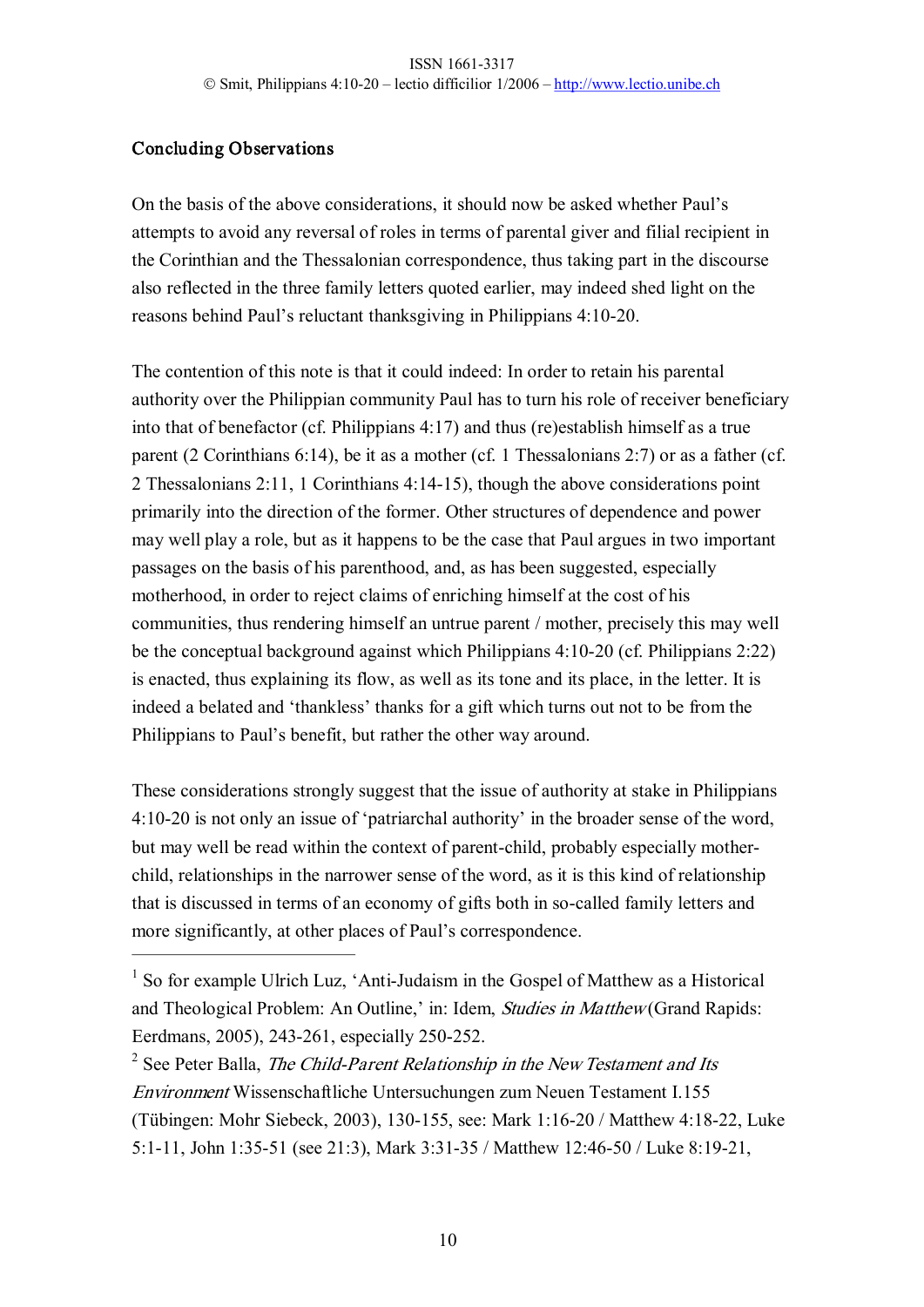Mark 6:1-6 / Matthew 13:53-58, see Luke 4:16-30, John 4:44, 6:42, Mark 13:12 /

Matthew 10:21, Matthew 10:37-38, Luke 14:26-27 (see Gospel of Thomas 55, 101),

Matthew 8:19-20 / Luke 9:59-60, see also: Matthew 23:9, John 2:4.

 $3$  See for example 1 John 2:1, 3 John 3-4.

 $4$  As father, see 1 Thessalonians 2:11, 1 Corinthians 4:14-16.17, 2 Corinthians 6:11-13,

11:2, 12:1415, Philippians 4:17, Philemon 10 with a motherly attitude, see 1

Corinthians  $3:1-2$ , Galatians  $4:19-20$ , 1 Thessalonians  $2:7-12$ .

 $5$  See for example Balla, *Relationship*, 114-130.160-181.203-209, see most significantly: on the fifth (fourth) commandment: Mark 7:9-13 / Matthew 15:1-9, Mark 10:1727 / Matthew 19:1626 / Luke 18:1827, further: Mark 5:2143 / Matthew 9:18 26 / Luke 8:4056, see: Mark 7:28 / Matthew 15:26.

 $6$  See Balla, *Relationship*, 64-68, *pietas* includes more than merely financial duties, however (see 68-70). Balla refers to two texts published in A. S. Hunt  $\overline{/C}$ . C. Edgar (eds.), Select Papyri I Loeb Classical Library 266 (Cambridge: Harvard University Press, 1959): number 94 (page 279), a son (Philonides) writes the following to his father (Cleon) in circa 255 BCE: 'Nothing truly will be dearer to me than to protect you for the rest of your life in a manner worthy of you and of myself, and if the father of mankind befalls you, to see that you enjoy all due honours; this will be my chief desire, honourably to protect you both while you live and while you have departed to the gods.' Another interesting text is no. 82 (pages 238-239), a will, mentioning the children's duties after mentioning them as beneficiaries of their parents property, Dionysius and Callista are the parents: 'If in their lifetime Dionysius or Callista is in need or in debt, all the sons in common shall support them or contribute and contribute to pay their debts. If any one of them refuses to support them or contribute or does not help to bury them, he shall forfeit 1000 drachmae of silver and there shall be right of execution on him who is insubordinate and does not act in the manner stated.' The precise (mutual) obligations of children towards their parents and vice versa were codified in Roman law in the Digesta (Dig. 24.3:5, 28.7:9).

<sup>7</sup> So with many: Stephen Fowl, 'Know your Context. Giving and Receiving Money in Philippians,' *Interpretation* 56 (2002), 45-58, here: 53-54. Significant is the combination of  $\theta\lambda\hat{i}\psi$  (see also 1:7) and  $\delta \epsilon \sigma \mu \acute{\circ} \varsigma$  in Philippians 1:17;  $\theta\lambda\hat{i}\psi$  is repeated in Philippians 4:14. See similarly: Nikolaus Walter, Der Brief and die Philipper Neues Testament Deutsch 8.2 (Göttingen: Vandenhoeck & Ruprecht, 1998), 97.

 $8$  See in this tradition: Walter, *Brief*, 96-97. With this solution Walter indeed intends to solve the problem of the belated 'thank-you note.' Joachim Gnilka, Der Philipperbrief Herders Theologischer Kommentar zum Neuen Testament 10.3 (Freiburg i.B.: Herder,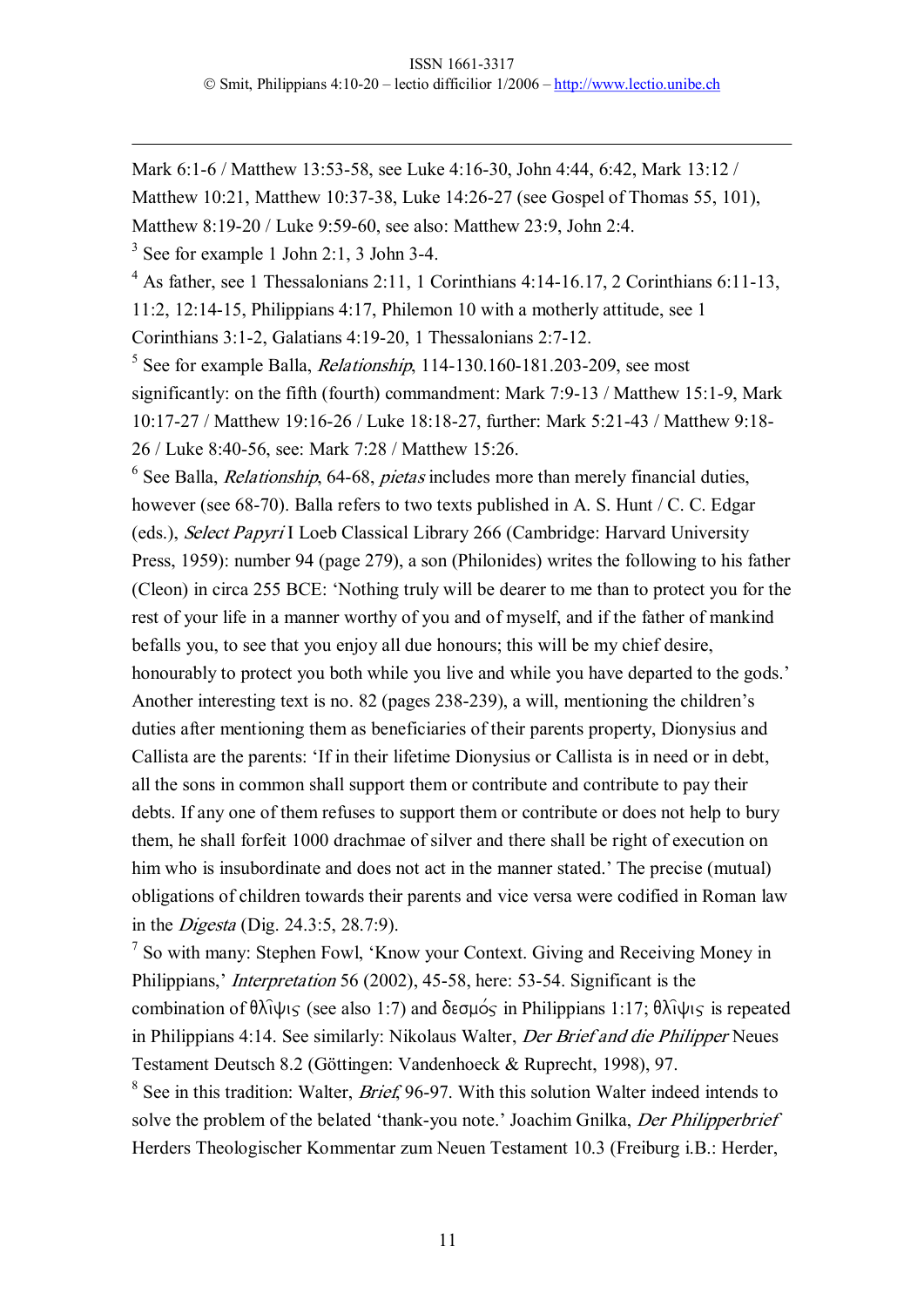1968), 172, does divide up Philippians in a letter A and a letter B, but leaves Philippians 4:10-20 in place as part of the main letter.

<sup>9</sup> See in this respect especially Loveday Alexander, 'Hellenistic Letter-Forms and the Structure of Philippians,' Journal for the Study of the New Testament 37 (1989), 87-101. See further the recent arguments in favour of the unity of Philippians by: Jeffrey T. Reed, <sup>A</sup> Discourse Analysis of Philippians. Method and Rhetoric in the Debate over Literary Integrity Journal for the Study of the New Testament Supplement Series 136 (Sheffield: Sheffield Academic, 1997), 124-152.406-418, Paul A. Holloway, Consolation in Philippians. Philosophical Sources and Rhetorical Strategy Societas Novi Testamenti Studiorum Monograph Series 112 (Cambridge: Cambridge University, 2001), 733. Without much attention for ancient epistolary conventions, Gerald F. Hawthorne, Philippians, Word Biblical Commentary 43 (Waco: Word Books, 1983), 194, provides as rationale for the delayed character of Paul's thanks the latter's intention to treat sensitive matters as late as possible. This of course acknowledges the problem as it is noted here. Peter T. O'Brien, The Epistle to the Philippians New International Commentary on the Greek Text (Grand Rapids: Eerdmans, 1991), 17, suggests an alternative reason for the late thank you note: Paul wrote it himself, wherefore it has ended up at the end of the letter as is the case in Rom. 16:1-20. This last proposal is problematic, as no autograph survives and worse: the text of Philippians 4:1020 does not contain any obvious pointers into this direction. Yet another reason is put forward by Bonnie M. Thurston / Judith M. Ryan, Philippians and Philemon Sacra Pagina 10 (Collegeville: Liturgical Press, 2005), 158, suggesting that Paul uses this thank-yousection to recapitulate his main subjects from Philippians, and, with the situation of a letter being read aloud in mind, she helpfully observes that: 'When the letter is read aloud, the last thing the Philippians hear is Paul's gratitude. And they hear it in the context of the other major issues that were raised in the body of the letter.'

 $10$  It has often been noted that explicit thanksgiving (for example by using the verb ευχαριστέ $\dot{\omega}$  as well as the acknowledgement of debt are absent from Philippians 4:10-20. Both elements may well be implied, however, in Paul's praise and rejoicing on the one hand (see Philippians 4:10) and his attempt to turn the tables of giver and recipient on the other. See for example Holloway, *Consolation*, 156-157, slightly diff.: Gerald W. Peterman, Paul's Gift from Philippi: Conventions of Gift-Exchange and Christian Giving Societas Novi Testamenti Studiorum Monograph Series 92 (Cambridge: Cambridge University Press, 1997), 157-158. Holloway, Consolation, 155, uses the helpful expression 'formal acknowledgment of the Philippians' gift.'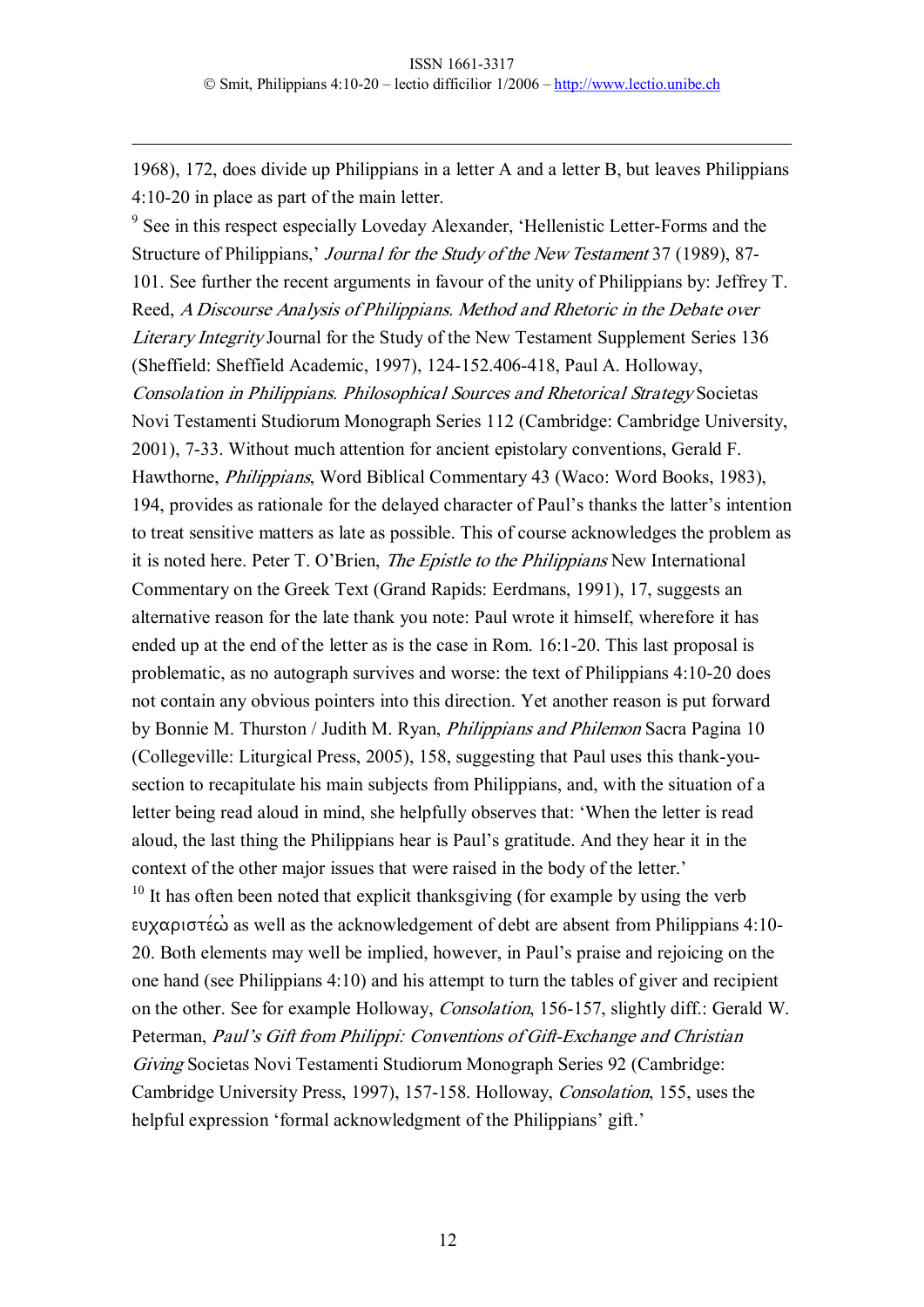$11$  See for example Alexander, 'Letter-Forms,' 97-99. Otto Glombitza, 'Der Dank des Apostels. Zum Verständnis von Philipper iv 1020,' Novum Testamentum 7 (1964), 135141, puts it nicely: 'Darüber sind sich die Ausleger einig, daß mit den Versen 10 bis 20 der Dank für die dem Apostel zugestellten Gabe ausgesprochen werden soll, daß aber "jedes unmittelbare Wort des Dankes" fehlt.' Glombitza refers to Ernst Lohmeyer, Der Brief an die Philipper Kritisch-Exegetischer Kommentar zum Neuen Testament (Göttingen: Vandenhoeck & Ruprecht, 1953), 178. Glombitza's further exegesis, culminating in the following statement, is problematic: 'In diesem Abschnitt des Philipperbriefes geht es um die sich aus der Predigt des Evangeliums ergebende verantwortliche Antwort; sie gibt der Apostel darin, daß er unabhängig von der ihn umgebenden Welt alles erträgt, die Entehrung von der Welt; sie gibt die Gemeinde darin, daß sie in der Unterstützung des Apostels zum Ausdruck bringt: Wir leben allein aus der Gnade.' (140) One of the main problems with this exegesis is that it does no justice to the ambivalence between gratefulness and turning the tables of giver and recipient in Philippians 4:10-20. With regard to the 'thankless thanks,' see also the semantic observations of O'Brien, *Philippians*, 516-517, and Thurston, *Philippians*, 156157.

 $12$  Which does not constitute a reproach, see Gnilka, *Philipperbrief*, 173. Hawthorne, Philippians, 196-197, similarly: O'Brien, *Philippians*, 517-519.

 $13$  See on this for example: Hawthorne, *Philippians*, 199-202, O'Brien, *Philippians*, 522527.

<sup>14</sup> See Nils Dahl, ,Letter,' in: *International Dictionary of the Bible Supplement*, 538-541, here: 539.

<sup>15</sup> Hawthorne, *Philippians*, 198, offers a helpful paraphrase: 'He says in effect: "I am glad that you assisted me, yes, but I do not say this because I lacked anything or needed your help."' Possibly contrary to his own intention, O'Brien's comment that Paul 'probably comes closest here in the letter to saying "Thank you."' (Philippians, 528) is telling.

<sup>16</sup> The expression used, λόγον δόσεως και λήμψεως was common in business transactions. See for example Fowl, 'Context,' 54, textual support for this thesis has been provided by Lohmeyer; *Philipper*, 185. Peterman, *Gift*, 53-65.146-14-151, draws with Peter Marshall, *Enmity in Corinth: Social Conventions in Paul's Relations with the* Corinthians Wissenschaftliche Untersuchungen zum Neuen Testament 2.23 (Tübingen: Mohr Siebeck, 1987), 163 the attention to the use of this expression as 'an idiomatic expression indicating friendship' and thus the relational character of the formula. Whereas a relational aspect should not be excluded from business transactions, the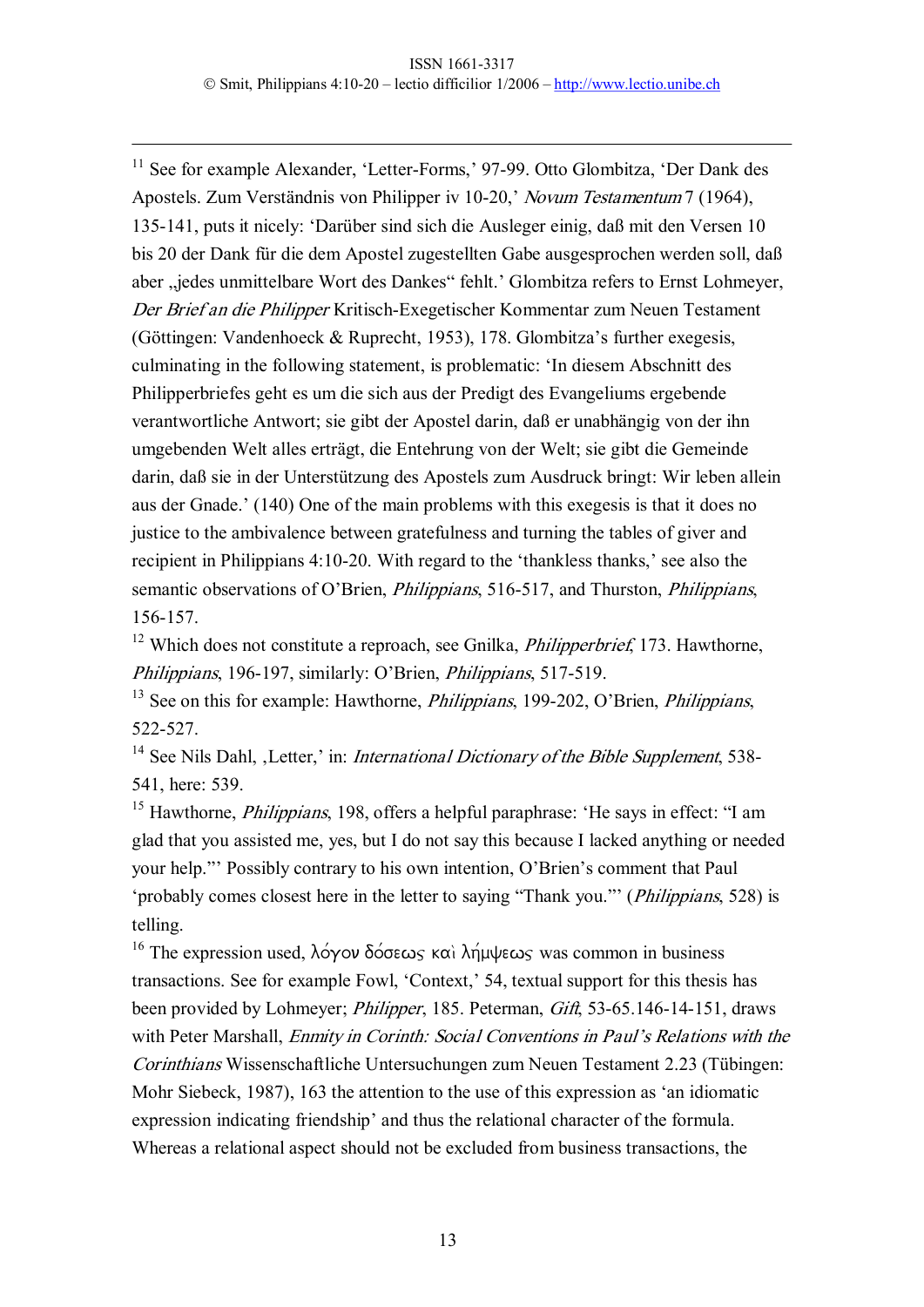significance of friendship in these matters should not be overestimated either, as Plutarch eloquently shows, see for example *Mor.* 616A, see also *Mor.* 660B-C.

<sup>17</sup> With Hawthorne, *Philippians*, 206: 'Although he could do without the gift, and would prefer to do so, he is nevertheless jealous for the welfare of his friends in Philippi. For this reason he accepts their generosity (…).' Similarly: Gnilka, Philipperbrief, 179, O'Brien, Philippians, 539.

 $18$  A.o. Walter, *Brief*, 99-100, interprets Paul's line of thought in analogy to the Old Testament / Hebrew Bible sacrificial theology: 'Was die Phlipper dargebracht haben, entspricht in Wahrheit einem Opfer, wie es fromme Menschen in allen Götterkulten und auch Israel im Jerusalemer Tempel darbringt: eine Ehrengabe für Gott, der mit solcher Kulthandlung angebetet wird.' See further: Hawthorne, *Philippians*, 206-207, O'Brien, Philippians, 540-542.

 $19$  Paul's initial answer (Philippians 4:10-13) comes very close to what Seneca describes as an ungrateful response in De Benef. 2.24.23: 'Alius accipit fastidiose, tamquam qui dicat: Non quidem mihi opus est, sed quia tam valde vis, faciam tibi mei potestatem' ('Others accept a gift disdainfully, as one who says: I really do not need it, but because you so much want to give it to me, I will submit my will to yours.') See Holloway, Consolation, 148, Peterman, Gift, 144. Also Hawthorne, Philippians, 203, comes to a very similar reading of Philippians 4:15-16: '[T]he apostle deliberately restrained himself in extending his thanks, because he wished to maintain his independence. But at the same time he had no desire to offend by what might be conceived of as ingratitude on his part for what was an obvious act of love on their part.' Similarly: O'Brien, Philippians, 514.

<sup>20</sup> See Holloway, *Consolation*, 159.

<sup>21</sup> These considerations suggest that Fowl's contention ('Context,' 54) that 'Paul's partnership with the Philippians is not to be understood in terms of Greco-Roman social conventions' is misleading: The appropriate interpretative matrix for this partnership remain precisely these social conventions, but, while remaining within this discourse, the only thing Paul does is to turn the tables of benefactor and recipient.

 $22$  Paul makes sure that he himself is also included in this exchange of gifts by making underlining that it is his God who will compensate for the Philippians' gift. Therefore Fowl's statement that 'God, not Paul, will meet their needs' ('Context,' 56) is slightly misleading.

<sup>23</sup> See Peterman, *Gift*, 158, asking the following question and answering it affirmatively: '[S]hould not these statements at least in part be understood as reflecting Paul's desire to avoid the assumption that he has contracted a personal social obligation by accepting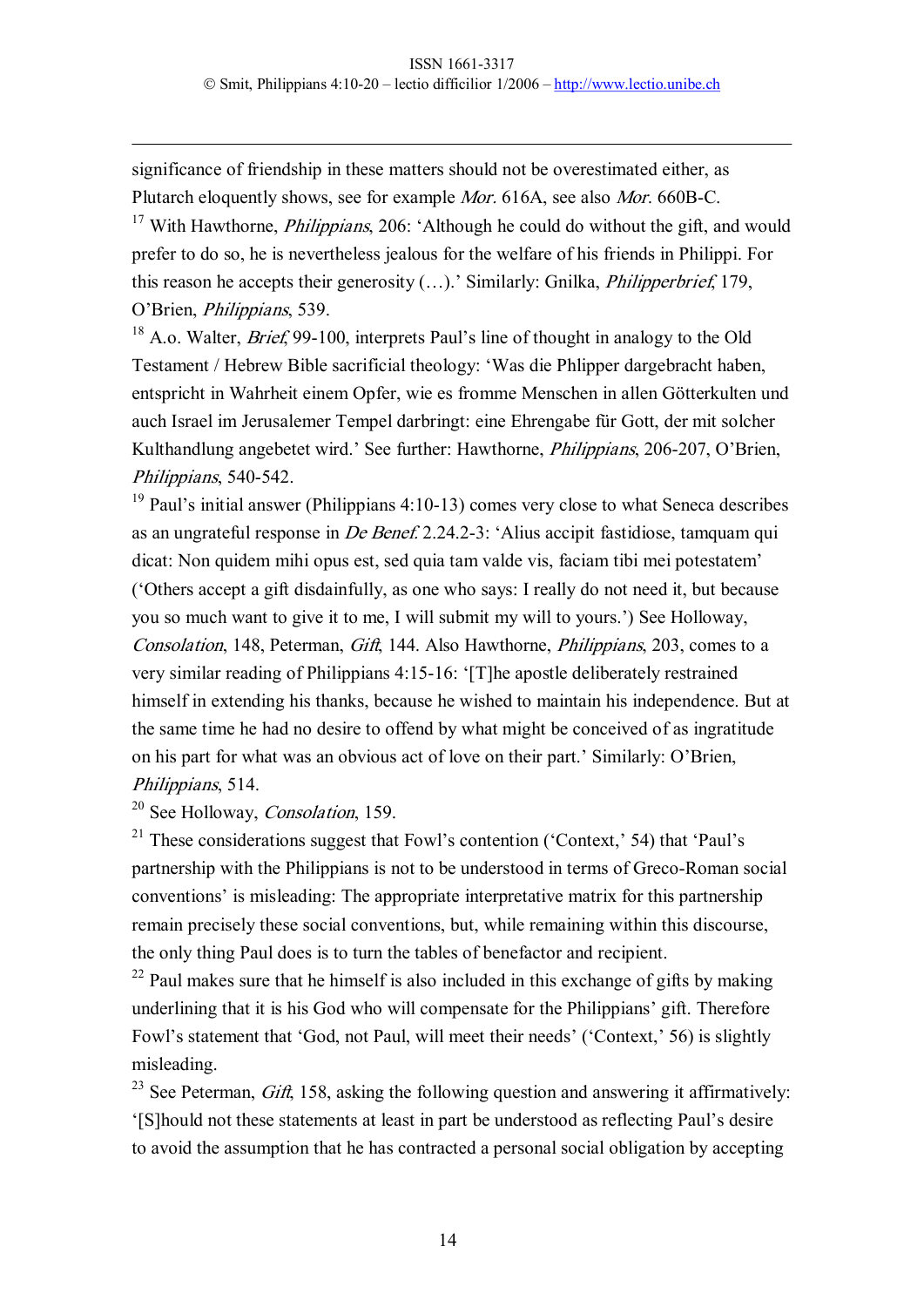this gift?' and on page 159: 'Paul has not become socially obligated, and thereby in a sense inferior, by accepting their gifts. Rather, because he has accepted their gifts, they have been elevated to the place of partners in the gospel.' This line of thought is also followed by Fowl, 'Context,' 59-60 and Hawthorne, *Philippians*, 202. James D. G. Dunn, *The Theology of Paul the Apostle* (Grand Rapids: Eerdmans, 1998), 576-577, convincingly states with special reference to 1 Corinthians 9:1923, that this issue is of importance throughout the discussion on Paul's authority as it emerges from his letters.  $24$  See for example Rudolf Bultmann, *Primitive Christianity in Its Contemporary Setting* (Cleveland: Collins, 1956), 138.

<sup>25</sup> See for example 2 Corinthians 9:8 ( $\alpha \nu \tau \alpha \rho \kappa \varepsilon \alpha$ ) and further Abraham J. Malherbe, 'Paul's Self-Sufficiency (Philippians 4:11),' in: John T. Fitzgerald (ed.), *Friendship*, Flattery and Frankness of Speech. Studies on Friendship in the New Testament World Novum Testamentum Supplements 82 (Leiden: Brill, 1996), 125-139. <sup>26</sup> See for example Gnilka, *Philipperbrief*, 174, Hawthorne, *Philippians*, 198-199,

O'Brien, *Philippians*, 514.520-522.

 $27$  So: Walter, *Brief*, 97-98.

 $28$  For friendship in Philippians 4:10-20 at large, see Ken L. Berry, 'The Function of Friendship Language in Philippians 4:10-20,' in: Fitzgerald (ed.), *Friendship*, 107-124. For an overview of the language of friendship in Philippians at large, see for example: John T. Fitzgerald, 'Philippians in the Light of Some Ancient Discussions of Friendship,' in: idem (ed.), *Friendship*, 144-160, and in the same volume: John Reumann, 'Philippians, Especially Chapter 4, as a "Letter of Friendship": Observations on a Checkered History of Scholarship,' 83-106. Significant elements of friendship occurring in Philippians at large include the following: being of one soul (Philippians 1:27, see 2:2, cf.: Aristotle, Nic. Eth. 11168B.510, Diogenes Laertius, 5:20, Plutarch, Mor. 96E, see: Acts 4:36), being of one mind (i.e. thinking the same: Philippians 2:2, 4:2, see Cicero, Amic. 15, 16, 21, Dio Chrysostomos, Or. 34:20, Dionysos Hallicarnensis, Ant. Rom. 4.20.4:2 ,9.59.5:9, 8.15.1:6), they share everything (see Philippians 1:5.7, 2:1, see: Plato, Lysias 207C, Cicero, Off. 1:51, Diogenes Laertius, 8:10, cf.: Acts 4:32), the commonplace of rejoicing together occurs in: Philippians 1:4,18,25; 2:2,2829; 3:1, 4:1,4,10, cf.: Aristotle, Eth. Eud. 7.6.9, see on this, with respect to Philippians: Fitzgerald, 'Philippians,' 146, furthermore, loyalty is of importance, see Philippians 1:6.14.25, 2:24 (cf.: Cicero, *Amic.* 33-34, 64-65, Plutarch, *Mor.* 52A-53B, 95AB, deferring to each other: Philippians  $2:8,17,27,30$  (cf.: for example Cicero, Amic. 34, 69-73), and undertaking things together (see the  $\sigma$ <sup>-</sup>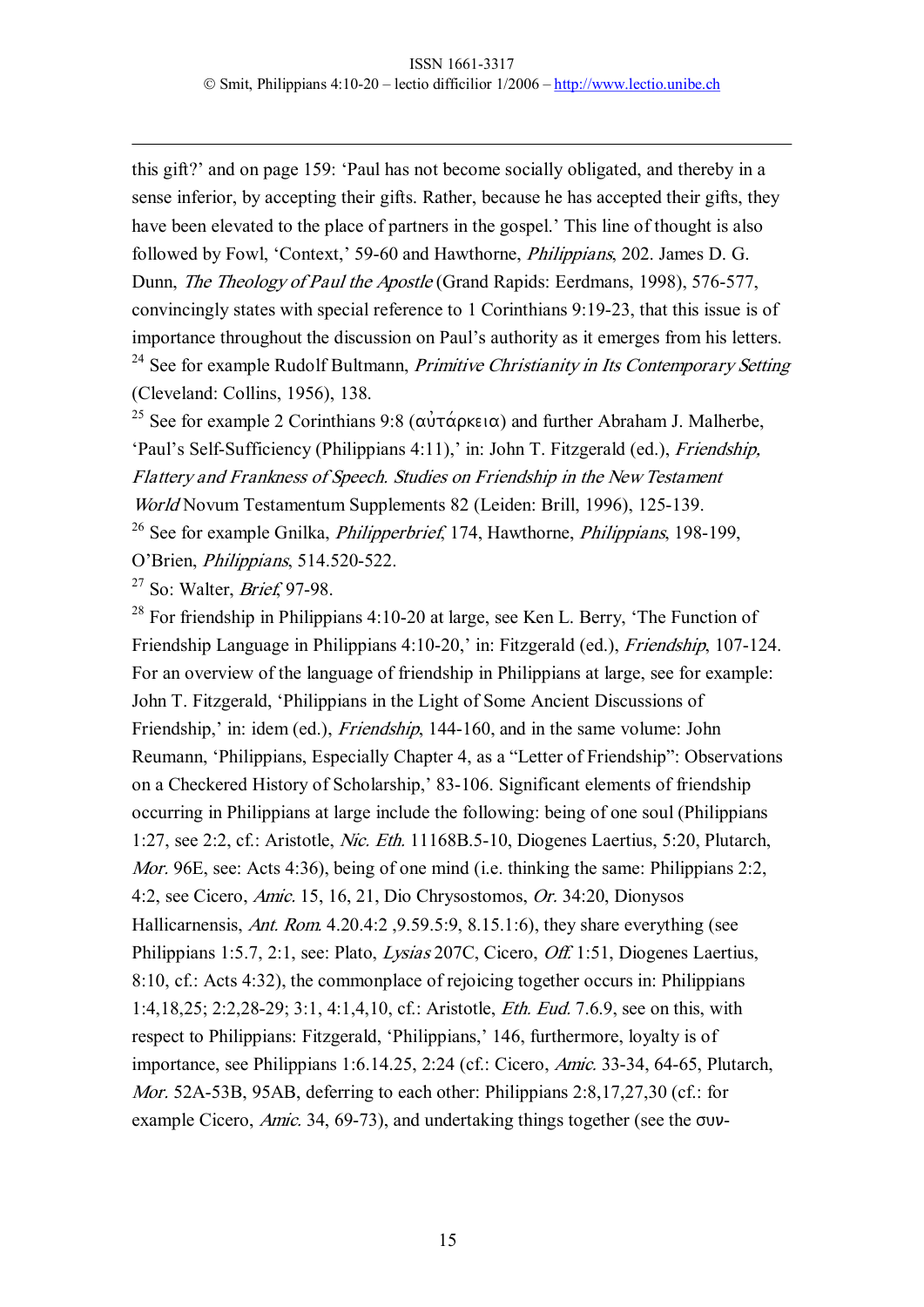composita in Philippians 2:25, 4:3:  $\sigma$ UVEDYOS, 1:27, 4:2:  $\sigma$ UV $\alpha \theta \lambda \epsilon \omega$ , 2:25:

συστρατιώτης, 4:3: σύζυγος, 2:8.17.27.30: συγκοινωνός).

 $29$  Translation taken from: Malherbe, 'Self-Sufficiency,' 129.

 $30$  See for an overview of attitudes towards self-sufficiency: Malherbe, 'Self-

Sufficiency,' 131-135 and the literature referred to there.

 $31$  Malherbe, 'Self-Sufficiency,' 135.

 $32$  Translation: Malherbe, 'Self-Sufficiency,'

 $33$  This justifies the use of the (exclusively non-Jewish) letters quoted below, as well as the relative neglect of the commandment to love one's parents and parental metaphors applied to God in the Hebrew Bible / Old Testament (on which see especially Annette Böckler, Gott als Vater im Alten Testament: Traditionsgeschichtliche Untersuchungen zur Entstehung und Entwicklung eines Gottesbildes (Gütersloh: Gütersloher Verlagshaus, 2000). See in general: O. Larry Yarbrough, 'Parents and Children in the Jewish Family of Antiquity,' in: Shaye J. D. Cohen (ed.), The Jewish Family in Antiquity Brown Judaic Studies 289 (Atlanta: Scholars, 1993), 39-59, here: 53: 'In almost every instance, the Hellenistic moralists provide parallels to the discussion of honoring one's parents found in Jewish literature.' His extensive discussion of non-Jewish (pp. 5359) and Jewish (4952) authors and works does not need to be repeated here. In the same volume, Adele Reinhartz, 'Parents and Children: A Philonic Perspective,' 61-88, eloquently illustrates this thesis. For the present purposes, it is of special significance that, as a Hellenistic Jewish author, Philo places a heavy emphasis on the hierarchical character of the relationship between parents and their children, basing this upon an analogy between God as creator of humankind and parents as the 'creators' of their children (see a.o. Spec. 2:225.228, Dec. 107). Here this subject cannot be pursued in any detail, however.

 $34$  Translation taken from: Bernard Pyn Grenfell (ed.), The Oxyrhynchus Papyri I (London: Egypt Exploration Fund, 1898), 186. If it be preferred to have a look at the other side of the coin, see Hunt / Edgar, *Papyri*, 335 (a mother taking care of her sons finances and education).

<sup>35</sup> John L. White, *Light from Ancient Letters* (Philadelphia: Fortress, 1986), no. 102.

<sup>36</sup> The part of the letter to his mother is of less relevance but may be added for completeness' sake: 'Sempronius to Saturnila, his mother and lady, very many greetings. Before everything I pray for your health and that of my brothers, unharmed by the evil eye, and withal I make supplication for you daily before (before?) the lord Serapis. How many letters have I sent you and not one have you written me in reply, though so many people have sailed down! I beg you, my lady, be not slow to write me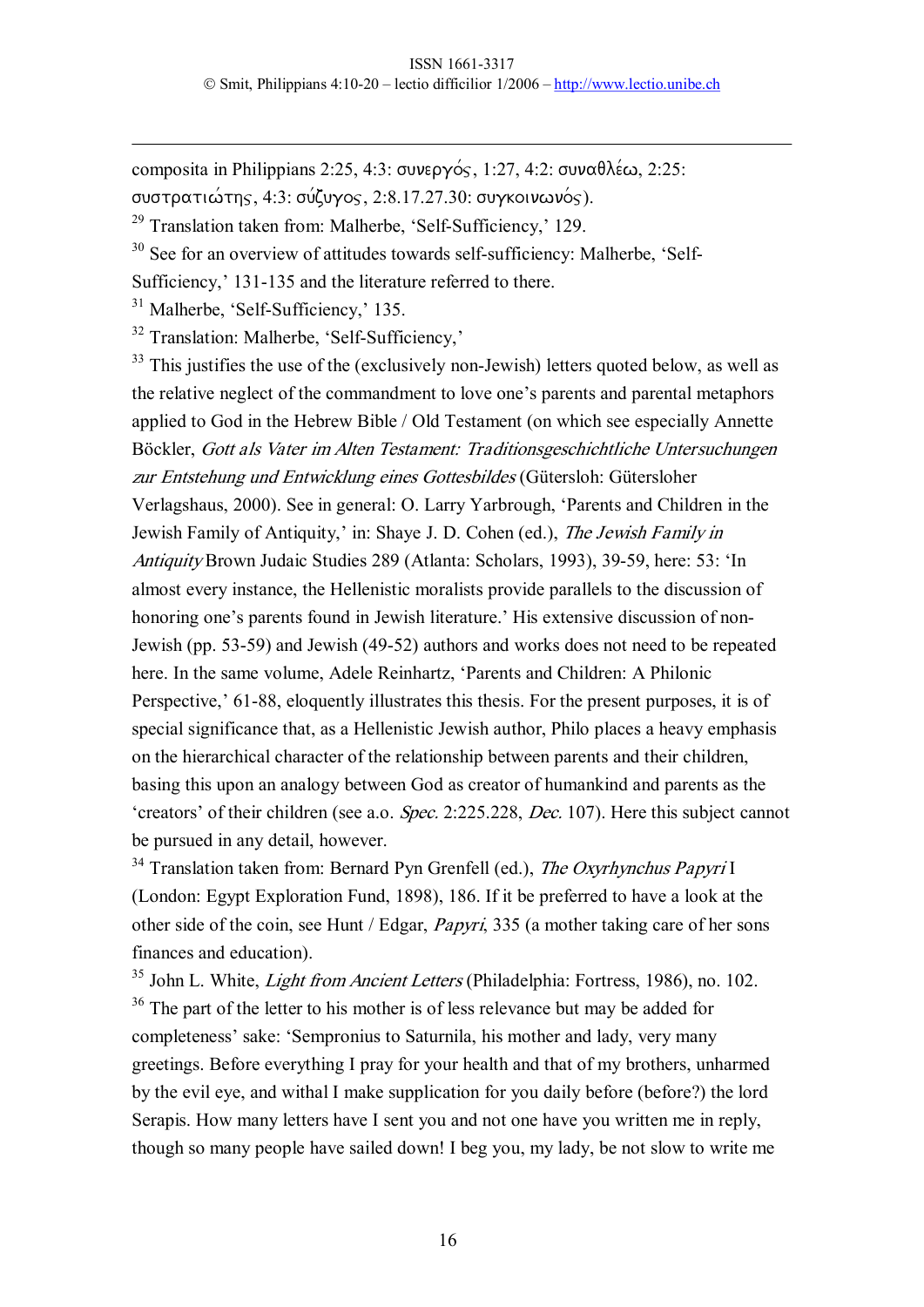news of your welfare that I may live in less anxiety; for your welfare is what I pray for always. Salutations to Maximus and his wife and Saturnilus and Gemellus and Helena and her family. Inform her that I received a letter from Sempronius from Cappadocia. Salutations to Julius and his family, each by name, and to Scythicus and Thermouthis and her children. Gemellus salutes you. Fare you well, my lady, always.'

 $37$  Translation taken from: A. S. Hunt / C. C. Edgar (eds.), Select Papyri I Loeb Classical Libary 266 (Cambridge: Harvard University Press, 1959), 319-320. The letter was first published in *Revue Egyptienne* 15 (1919), 204.

<sup>38</sup> This reversal is referred to in a eloquent way by Hierocles, as quoted by Yarbrough, Parents,' 137: We should, therefore, procure for our parents liberal food ... a bed, sleep, unction, a bath, garments; and in short, all the necessaries which the body requires, that they may never at any time experience the want of any of these; in thus acting, imitating their care about our nurture, when we were infants.' From the work of an author like Philo, it may be deduced that the span of the financial support of parents for their children ranged from redeeming the firstborn (see Spec. 4.139), to paying for their full education (see Spec. 2:233) and / or dowry (see Spec. 1:125). See extensively: Reinhartz, Perspective,' 69-77.

<sup>39</sup> Striking in this context is, that the latter two letters are both addressed to the respective mothers of the (young) men writing. Their fathers are not mentioned, not even in the section of the letter dealing with the greetings. What this may suggest is that here, as in many other situations, the mother-son relationship lasted longer than the father-son relationship, due to the demographical constitution of ancient societies. In fact, in view of the contemporary average life expectancy and the average age at which men and women married, it should not surprise that many young men spend much more of their lives with their mother than with their father, whereas the former may well have been as close in age to them as to their husband. See for example Balla, Relationship, 54-55.

 $40$  See Balla, *Relationship*, 54-55. His thesis is supported by many others, see: Cheryl Anne Cox, Household Interests. Property, Marriage Strategies, and Family Dynamics in Ancient Athens (Princeton: Princeton University Press, 1998), 99-103, though noting that conflicts between mothers and their sons arose when the mother was thought to prevent the son from getting the full share of his paternal estate (101), see Aeschines, Or. 1.98-99, though admittedly discussing an earlier era. In a study, which covers the date of origin of the Gospel of John, Diane E. E. Kleiner, 'Family Ties. Mothers and Sons in Elite and Non-Elite Roman Art,' in: Diana E. E. Kleiner / Susan B. Matheson (eds.), <sup>I</sup> Claudia II. Women in Roman Art and Society (Austin: University of Texas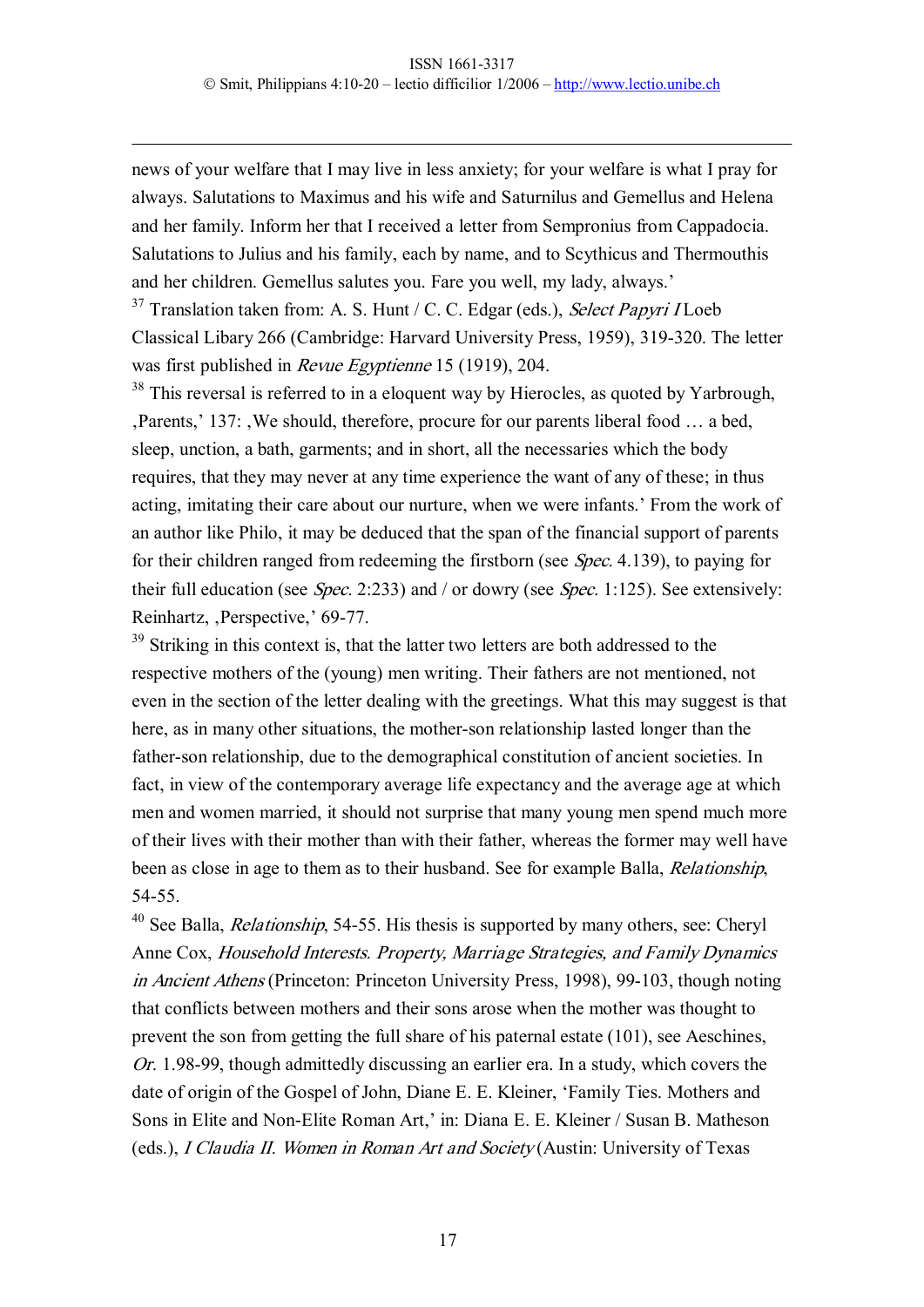Press, 2000), 43-60, the development of the ties between imperial mothers and their sons are surveyed in an illuminating way: often a mother, who helped her to acquire the emperorship was afterwards involved in a power struggle, no longer with her husband, but with her son and protégé. For the mother as guardian or in a guardian-like role on lower levels of society, see Riet van Bremen, *The Limits of Participation*. Women and Civic Life in the Greek East in the Hellenistic and Roman Periods (Amsterdam: Gieben, 1996), 254-255. See for a mother promoting her sons also Matthew 20:20-28par. A good overview, which focuses on Jesus and the beginnings of the Jesus movement, is found in Halvor Moxnes, 'What is Family? Problems in constructing early Christian Families,' in: Halvor Moxnes (ed.), *Constructing Early Christian Families* (New York: Routledge, 1997), 13-41, emphasizing the close, emotional bond between mothers and sons. It is interesting to note, however, that, even if it is true that Matthew and Luke establish a 'royal' and therefore 'honorable' parentage for Jesus by means of their genealogies, John does this in the same by means of his prologue, establishing Jesus' divine parentage quite firmly. The view that the relationship betweens sons and their mothers was an affectionate one is confirmed by Jens-Uwe Kraus, 'Antike,' in: Andreas Gestrich / Jens-Uwe Kraus / Michael Mitteraurer, Geschichte der Familie Europäische Kulturgeschichte I (Stuttgart: Alfred Kröner Verlag, 2003), 77-78.138-141. See also: Ritva H. Williams, 'The Mother of Jesus at Cana: A Social-Science Interpretation of John 2:1-12,' Catholic Biblical Quarterly 59 (1997), 679-692, here: 681-682. <sup>41</sup> Aristotle, whose voice was of significance for the first century philosophical discourse, also offers another argument for mothers' greater love for their children: one the basis of the closeness of origin. See Nic. Eth. 1161b.15-30. <sup>42</sup> See Alexander, 'Letter-Forms,' 97-98.

 $43$  See for example Elizabeth A. Castelli, *Imitating Paul: A Discourse of Power* (Louisville: Westminster / John Knox, 1991), 101, and its critique by Anthony C. Thiselton, The First Epistle to the Corinthians New International Commentary on the Greek Text (Grand Rapids: Eerdmans, 2000), 371-373, and especially Wolfgang Schrage, Der erste Brief an die Korinther Evangelisch-Katholischer Kommentar zum Neuen Testament 7.1 (Zürich / Neukirchen-Vluyn: Benziger / Neukirchener, 1991), 354-355. Even if Paul does not claim *patria potestas* in the narrower sense of the word, it is difficult to see, how he would use an entirely non-hierarchical concept of parental relationships, Philippians 2:22, referred to by Schrage, does not prove his point, as that verse could suggest an hierarchical element just as well. For example Hawthorne, *Philippians*, 111, argues in this direction. On *patria potestas* in general, cf.: Gottfried Schiemann, 'Patria Potestas,' Der Neue Pauli 9 (2000), 402-404. Even though the term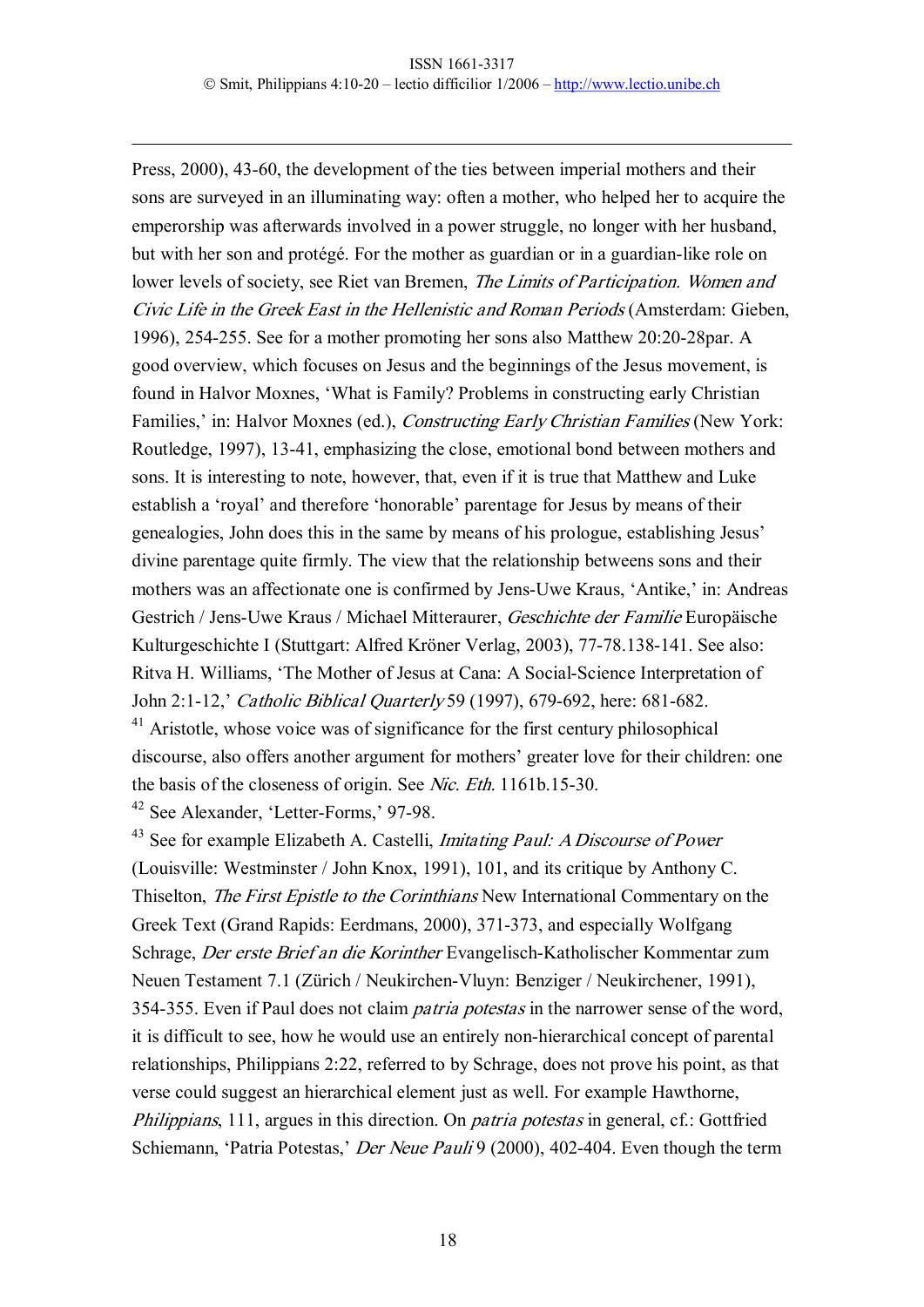patria potestas as such may well be too juridical to be used for Paul's claims based on his fatherhood, nevertheless it points into the right conceptual direction.

<sup>44</sup> Well in line with much of the Hellenistic discourse on this subject. See especially Plutarch, Mor. 526a and Philo, Mos. 2:245. See further the comments of Yarbrough, 'Parents,' 134-135.

<sup>45</sup> See for this especially Beverly Roberts Gaventa, 'Our Mother St Paul: Toward the Recovery of a Neglected Theme,' in: Amy-Jill Levine / Marianne Blickenstaff (eds.), A Feminist Companion to Paul (London: T&T Clark International, 2004), 85-97, originally published in: *Princeton Seminary Bulletin* 17 (1996), 29-44. Roberts Gaventa refers at the beginning of her contribution to a prayer by Anselm of Canterbury, which is best described as a medley of most Pauline maternal metaphors: 'O St. Paul, where is he that was called / the nurse of the faithful, caressing his sons? / Who is that affectionate mother who declares everywhere / that she is in labour for her sons? / Sweet nurse, sweet mother, / who are the sons you are in labour with, and nurse, / but those whom by teaching he faith of Christ / you bear and instruct? / Or who is a Christian after your teaching / who is not born into faith and established in it by you? / And if in that blessed faith we are born / and nursed by other apostles also, / it is most of all by you, / for you have laboured and done more than them all in this; / so if they are our mothers, you are our greatest mother. (Translation: Benedicta Ward, The Prayers and Meditations of St. Anselm [London: Penguin, 1973], 152).

<sup>46</sup> The relevant texts are: 1 Corinthians 4:15, Philippians 2:22, 1 Thessalonians 2:11-12, Philemon 10. See Roberts Gaventa, 'Mother,' 89-90.

 $47$  These statements may be less metaphorical than they seem in the first place, as Keith R. Bradley, 'Child Care at Home: The Role of Men,' in: idem, Discovering the Roman Family: Studies in Roman Social History (Oxford: Oxford University Press, 1991), 37-75, 50, draws the attention to a man called Mussius Chrysonicus, who describes himself as a nutritor lactaneus, which he interprets as a male nurse feeding a baby with milk. This, however, must not have been the rule.

<sup>48</sup> Further texts, listed by Roberts Gaventa, 'Mother,' 86-87, which do use maternal metaphors but not in the relational way on which this paper focuses and which are therefore less relevant for the present study include: 1 Romans 8:22, 1 Corinthians 15:8, Galatians 1:15, Thessalonians 5:3. In these texts somebody else than Paul is the mother.

 $49$  Galatians 4:19: τέκνα μου ούς πάλιν ωδίνω μέχρις ου μορφωθή Χριστος εν  $\psi$ µ $\psi$  The metaphor in this verse can be interpreted in such a way, that Christ is formed, i.e. born, in the Galatians. See also Yarbrough, 'Parents,' 133, on the significance of